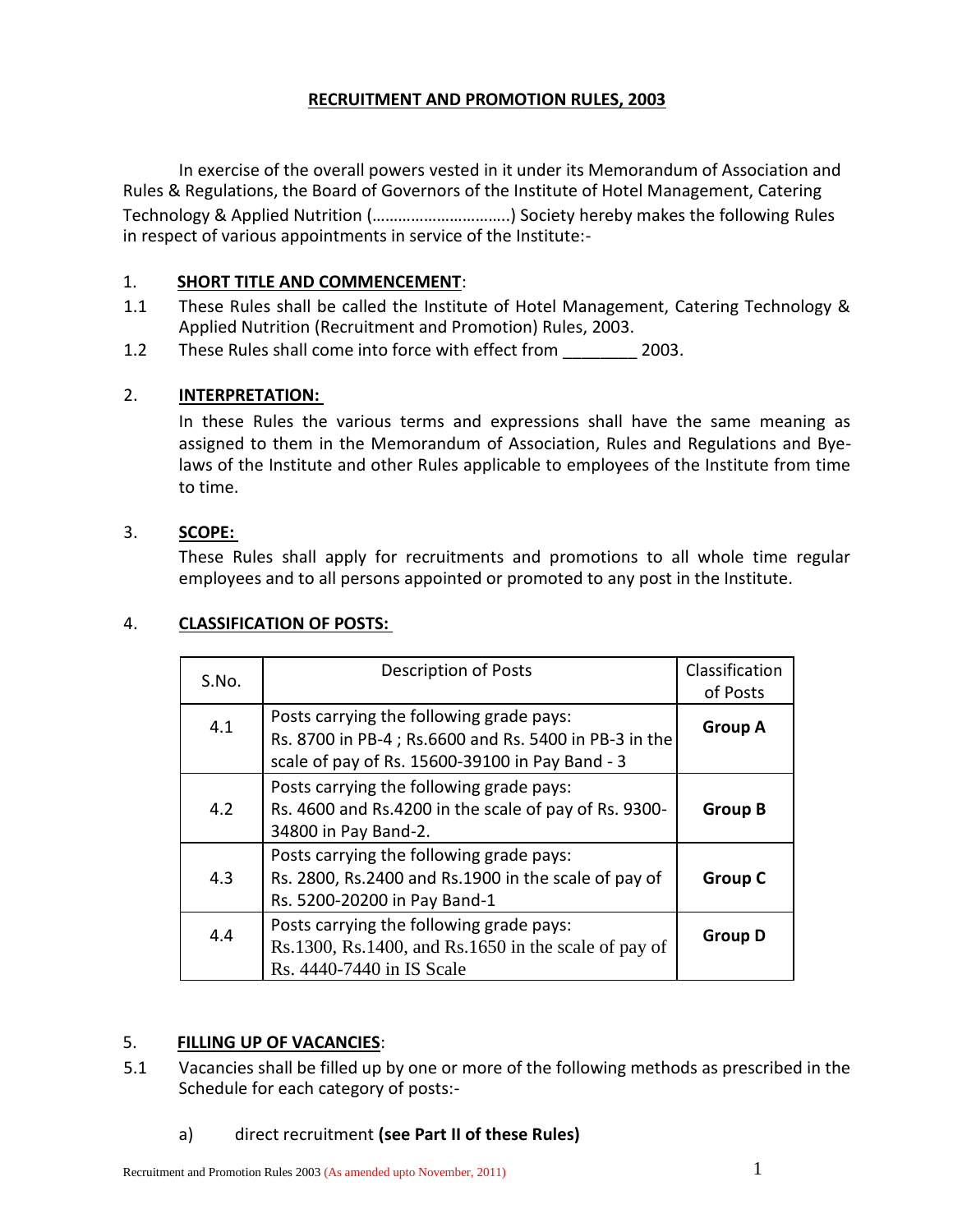- b) promotion by selection-cum-seniority/selection by merit **(see Part III of these Rules)**
- c) promotion on the basis of Non-selection **(see Part III of these Rules)**
- d) deputation of a person from the Central Government, State Governments, Semi-Government Organisations or Public Sector and other Undertakings. **(see part IV of these Rules)**
- 5.2 Vacancies against posts normally required to be filled up by promotions may be filled by direct recruitment when no employee is eligible or available or found suitable for promotion.

# 6. **SELECTION COMMITTEE**:

6.1 In making appointments the appointing authority would be as prescribed in the schedule. It shall be assisted by a **Staff Selection Committee** as given below:-

|              | <b>Chairman BOGs</b>                                         | Chairman  |
|--------------|--------------------------------------------------------------|-----------|
| ii           | Additional Director General (Tourism), Government of         | Member    |
|              | India or his/her nominee (Member mandatory, without          |           |
|              | which the quorum shall not be complete).                     |           |
| iii          | Financial Advisor/Financial Controller, Ministry of Tourism, | Member    |
|              | Government of India or his/her nominee                       |           |
| iv           | Representative of Industry on the BOGs                       | Member    |
| $\mathbf{V}$ | Catering Expert on the BOGs                                  | Member    |
| vi           | One officer from the reserved category not below the rank    | Member    |
|              | of Director/Deputy Secretary in Government of India          |           |
| vii          | Chief Executive Officer, National Council for Hotel          | Member    |
|              | Management & Catering Technology                             | Secretary |

## **a) For the post of Principal :**

## **b) For the post of Head of Department :**

|              | <b>Chairman BOGs</b>                                         | Chairman  |
|--------------|--------------------------------------------------------------|-----------|
| ii.          | Additional Director General (Tourism), Government of         | Member    |
|              | India or his/her nominee (Member mandatory, without          |           |
|              | which the quorum shall not be complete).                     |           |
| iii          | Financial Adviser/Financial Controller, Ministry of Tourism, | Member    |
|              | Government of India or his/her nominee                       |           |
| iv           | National Council for Hotel Management & Catering             | Member    |
|              | Technology nominee on the BOGs                               |           |
| $\mathsf{v}$ | Catering Expert on the BOGs                                  | Member    |
| vi           | One officer from the reserved category not below the rank    | Member    |
|              | of Deputy Secretary in Government of India to be             |           |
|              | appointed by Chairman, BOGs                                  |           |
| vii          | Principal                                                    | Member    |
|              |                                                              | Secretary |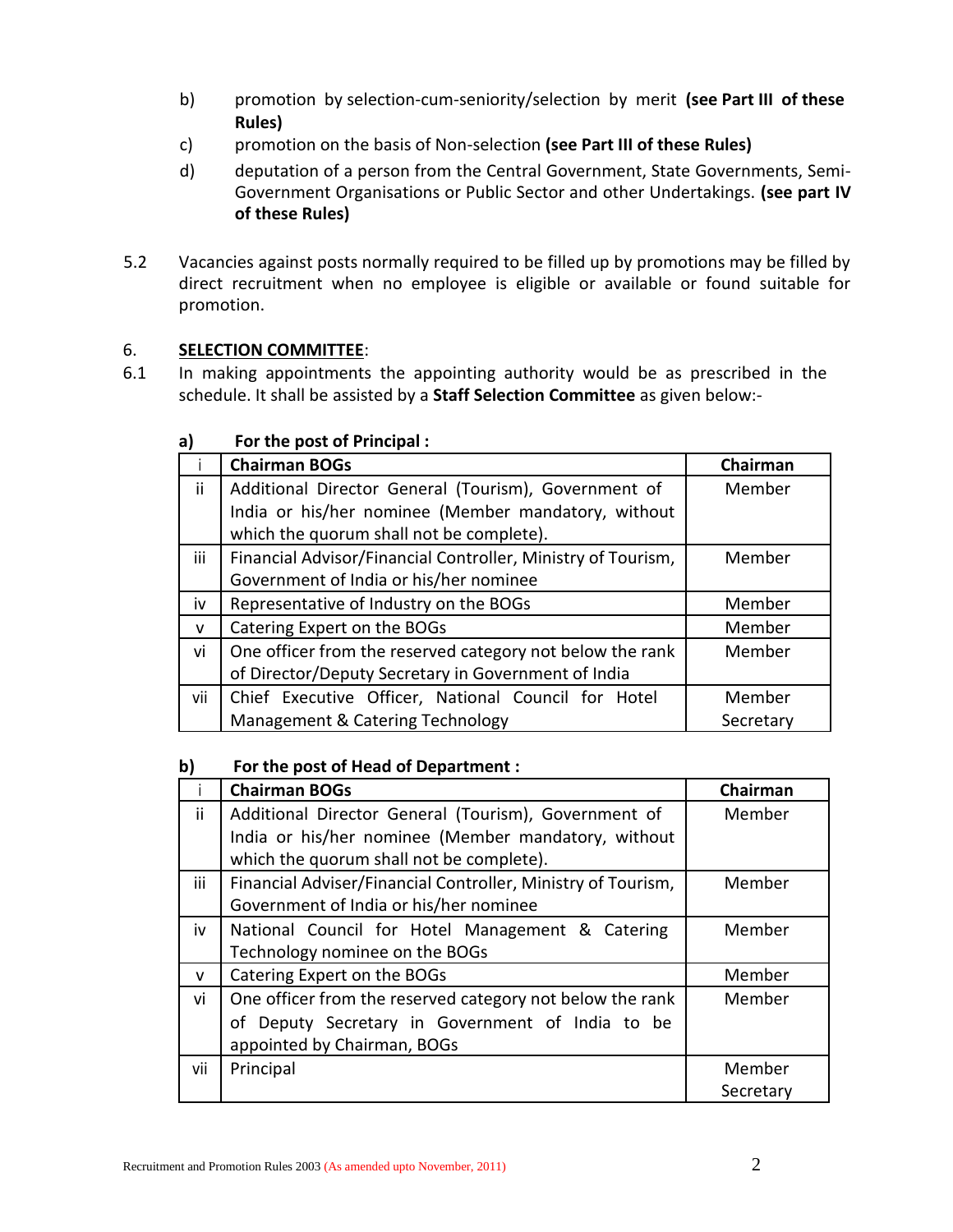# **c) For Group "A", Group "B" and teaching posts in Group "C":**

|              | <b>Chairman BOGs</b>                                         | Chairman  |
|--------------|--------------------------------------------------------------|-----------|
| ii.          | Additional Director General (Tourism), Government of         | Member    |
|              | India or his/her nominee (Member mandatory, without          |           |
|              | which the quorum shall not be complete).                     |           |
| iii          | Financial Adviser/Financial Controller, Ministry of Tourism, | Member    |
|              | Government of India or his/her nominee                       |           |
| iv           | National Council for Hotel Management & Catering             | Member    |
|              | Technology nominee on the BOGs                               |           |
| $\mathsf{v}$ | Catering Expert on the BOGs                                  | Member    |
| vi           | One officer from the reserved category not below the rank    | Member    |
|              | of Deputy Secretary in Government of India to be             |           |
|              | appointed by Chairman, BOGs                                  |           |
| vii          | Principal                                                    | Member    |
|              |                                                              | Secretary |

# **d) For Group 'C' & 'D' (non-teaching):**

|           | Principal                                                                | Chairman            |
|-----------|--------------------------------------------------------------------------|---------------------|
| ii        | Regional Director, Ministry of Tourism, Govt. of India on<br><b>BOGs</b> | Member              |
| iii       | Officer from the reserved category nominated<br>bv<br>Chairman, BOGs     | Member              |
| <b>iv</b> | Administrative Officer of the Institute                                  | Member<br>Secretary |

### 6.2(a) In making **promotions to Group 'A' Group 'B' and post of Lecturers & Asstt. Lecturers**, the **Departmental Promotion Committee** for will consist of:

|     | Principal                                           | Chairman |
|-----|-----------------------------------------------------|----------|
| ii  | Nominee of Ministry of Tourism, Government of India | Member   |
| iii | NCHMCT nominee on the BOGs                          | Member   |
| iv  | Nominee of the State Government on the BOGs         | Member   |
| v   | Official from reserved category to be nominated by  | Member   |
|     | Chairman, BOGs                                      |          |

## (b) **Departmental Promotion Committee for Group 'C' and 'D' (non-teaching)** will consist of:

|     | Principal                                                              | Chairman  |
|-----|------------------------------------------------------------------------|-----------|
| ii  | <b>BOGs Chairman's nominee</b>                                         | Member    |
| iii | Official from reserved category to be nominated by  <br>Chairman, BOGs | Member    |
| iv  | Administrative Officer of the Institute                                | Member    |
|     |                                                                        | Secretary |

6.3 The Chairman of a Selection/Promotion Committee may co-opt one/two subject specialists to assist the Committee.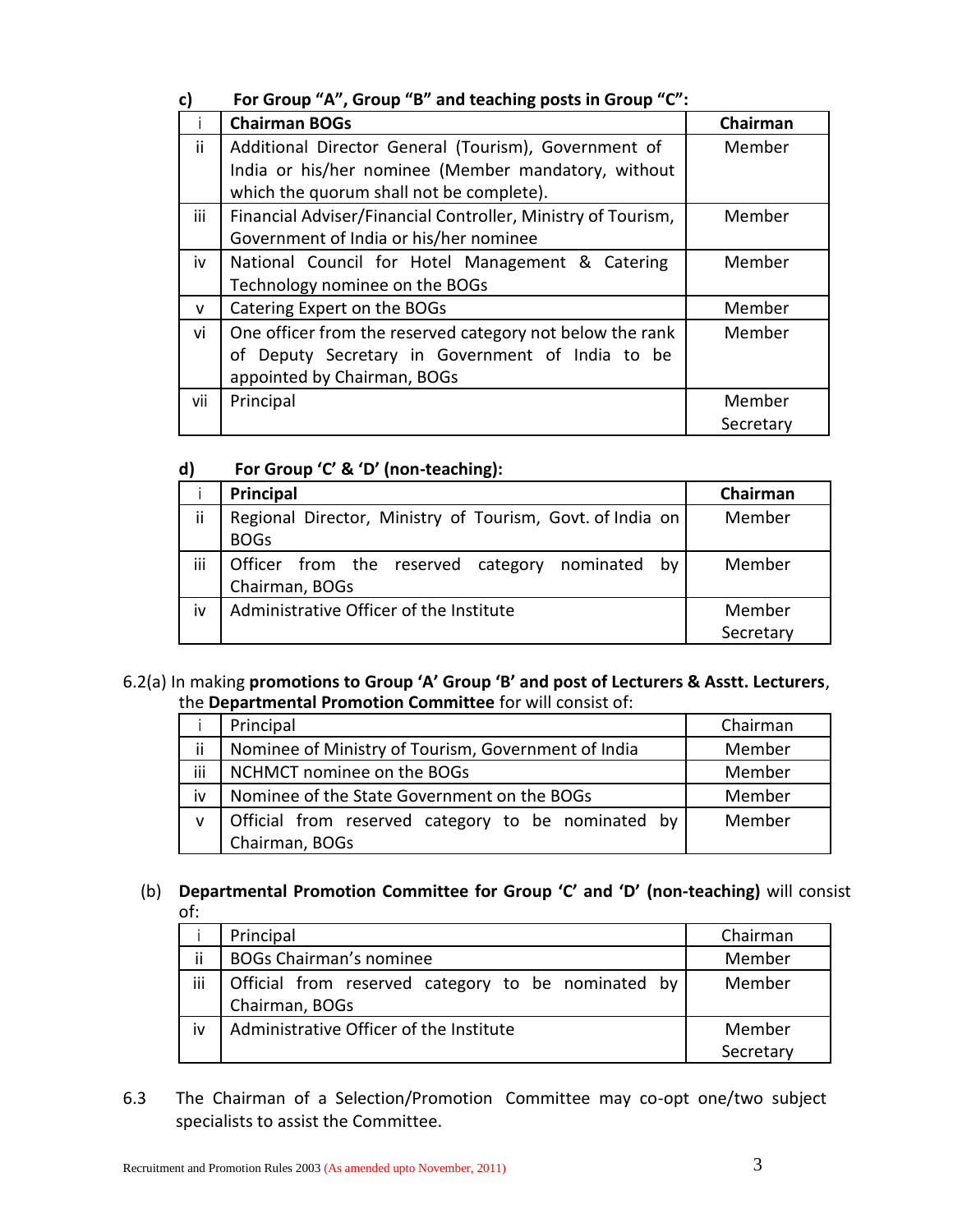- 6.4 The recommendations of the Selection/Promotion Committee shall be submitted to the Appointing Authority for approval and shall normally be valid for one year.
- 6.5 If any relative of any of the members of the Selection/Promotion Committee is the candidate for the post, such member will withdraw from the Selection/Promotion Committee to maintain impartiality and clear transparency in the selection process.
- 6.6 Presence of at least 2/3rd of the members shall form the quorum. **However, presence of Chairman would be mandatory. The presence of GOI nominee (wherever he is a member) shall also be mandatory.**
- 6.7 The Selection/Promotion committee would recommend panel of names and rank in order of merit based on an interview/test.

#### 7. **SPECIAL REPRESENTATION:**

Vacancies in various categories of posts shall be subject to such reservations for representation of Scheduled Castes, Scheduled Tribes, OBCs, Ex-servicemen or any other categories of persons as may be specified by the Government of India from time to time.

#### 8. **ELIGIBILITY FOR APPOINTMENT**

A candidate for appointment in the Institute:

a) must be a citizen of India OR

b) must belong to such categories of persons as may, from time to time, be notified in this behalf by the Government of India

### 9. **PHYSICAL FITNESS:**

A candidate selected for appointment in the Institute shall be required to produce a medical certificate of fitness before appointment from a Medical Board for Group 'A' posts and Authorised Medical Attendants for Group 'B', 'C' & 'D' posts as may be nominated by the Board of Governors from time to time. This condition could be relaxed in those cases where the persons already employed in Central Government/State Government/Public Selector Undertakings including Universities who have already undergone such medical examination and apply for any post either on direct recruitment process through proper channel or apply and get selection on deputation basis on Foreign Service terms.

### 10. **VERIFICATION OF CHARACTER AND ANTECEDENTS:**

Appointing Authority shall satisfy itself that the character and antecedents of the candidates selected for first appointment in the Institute are such as do not render him unsuitable for appointment. The criteria, procedure and suitability for appointment would be the same as applicable for appointment to posts/services under the Central Government.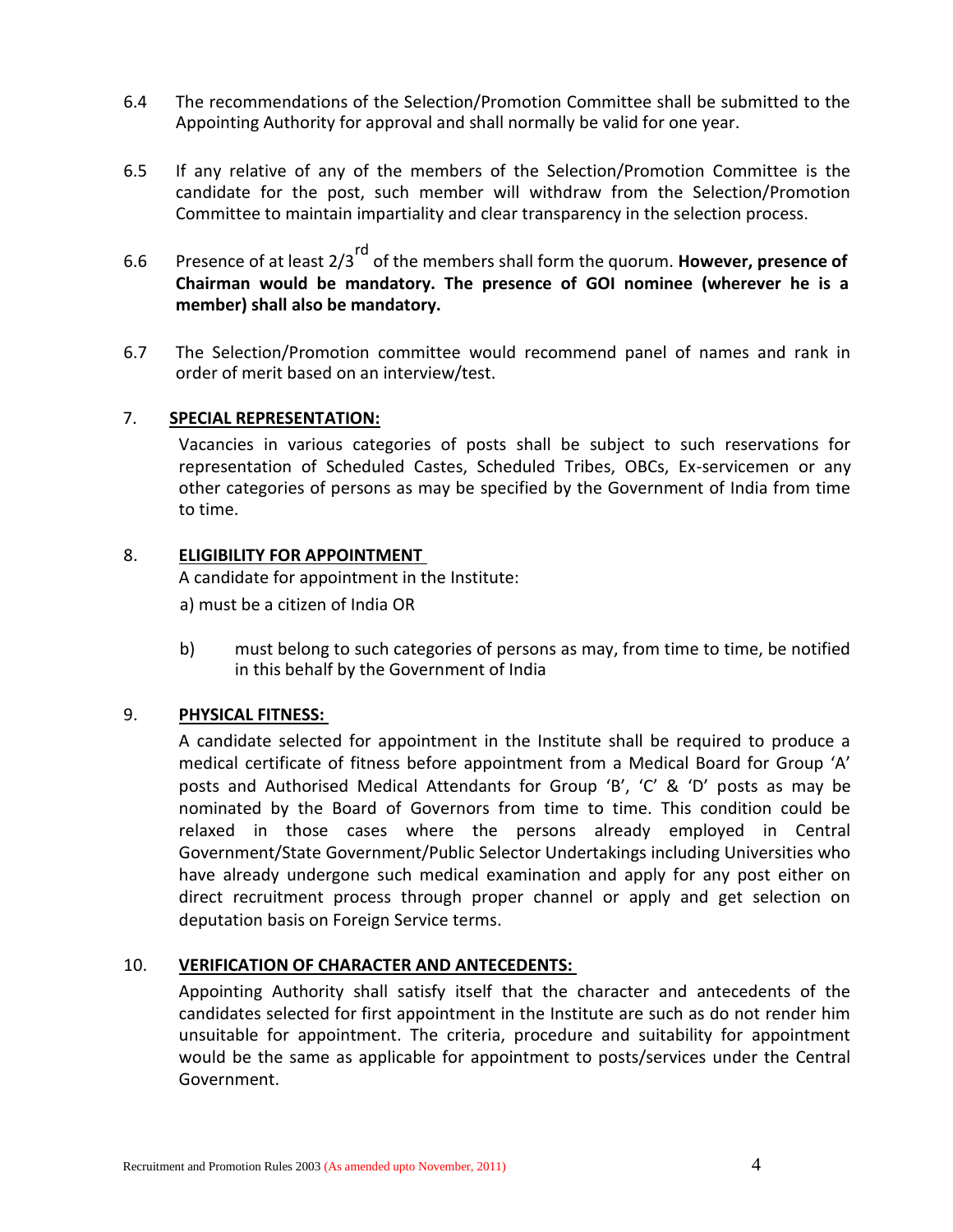## 11. **RESTRICTION REGARDING MARRIAGE:**

The provision under Conduct Rule 21 regarding restriction on Marriage as applicable to the employees of the Central Government employees will be applicable to the employees. The procedures and decisions as prescribed under this rule shall be followed. Declaration will be obtained from new entrants as per OM No 25/37/67- Estt(A) dated 22.4.1970.

## 12. **GENERAL CONDITIONS FOR APPOINTMENT:**

12.1 Period of probation:

## **i) For Direct recruits:**

- a) to posts carrying a grade pay of Rs 4200 and above or to posts for which maximum age limit for recruitment is 35 years or above not involving training, the period of probation will be one year.
- b) For all other direct recruits and in cases where probation includes job training, the period of probation will be two years.

### **ii) For Promotees:**

- a) For promotees in the same service and group, there will be no probation period.
- b) For promotees to higher group, the probation period will be one year.

The appointing authority may extend the probation period for a maximum period of one year. In no case extended probation period shall be more than the double of the original probationary period. At any time during or at the end of the probationary period, the service of the employee may be terminated in case of a new entrant or the employee may be reverted to the post held before promotion without any notice and without assigning any reason.

## **PART-II : GENERAL PRINCIPLES GOVERNING DIRECT RECRUITMENTS**

### 13. **DIRECT RECRUITMENT:**

- 13.1 Vacancies in Group 'A' & Group 'B' and the post of Principal, Lecturer and Assistant Lecturer shall be notified and advertised in leading newspapers and Employment News by the Institute. Whereas vacancies in Group 'C' and 'D' shall be notified to the employment exchange giving full details regarding qualification, age, experience etc. as prescribed for the post in the schedule as well as notified and advertised in leading newspapers.
- 13.2 Action to fill a post falling vacant on account of retirement shall be initiated atleast six months prior to its occurrence. This could be supplemented with other vacancies arising due to resignation/dismissal/incapacitation/death in the intervening period. It shall be mandatory for the concerned Institute of Hotel Management to advertise the post of Principal at least six months prior to the superannuation/retirement of the incumbent, for which NCHMCT will maintain a record. The concerned Institute of Hotel Management may, however, make a formal request to the National Council for Hotel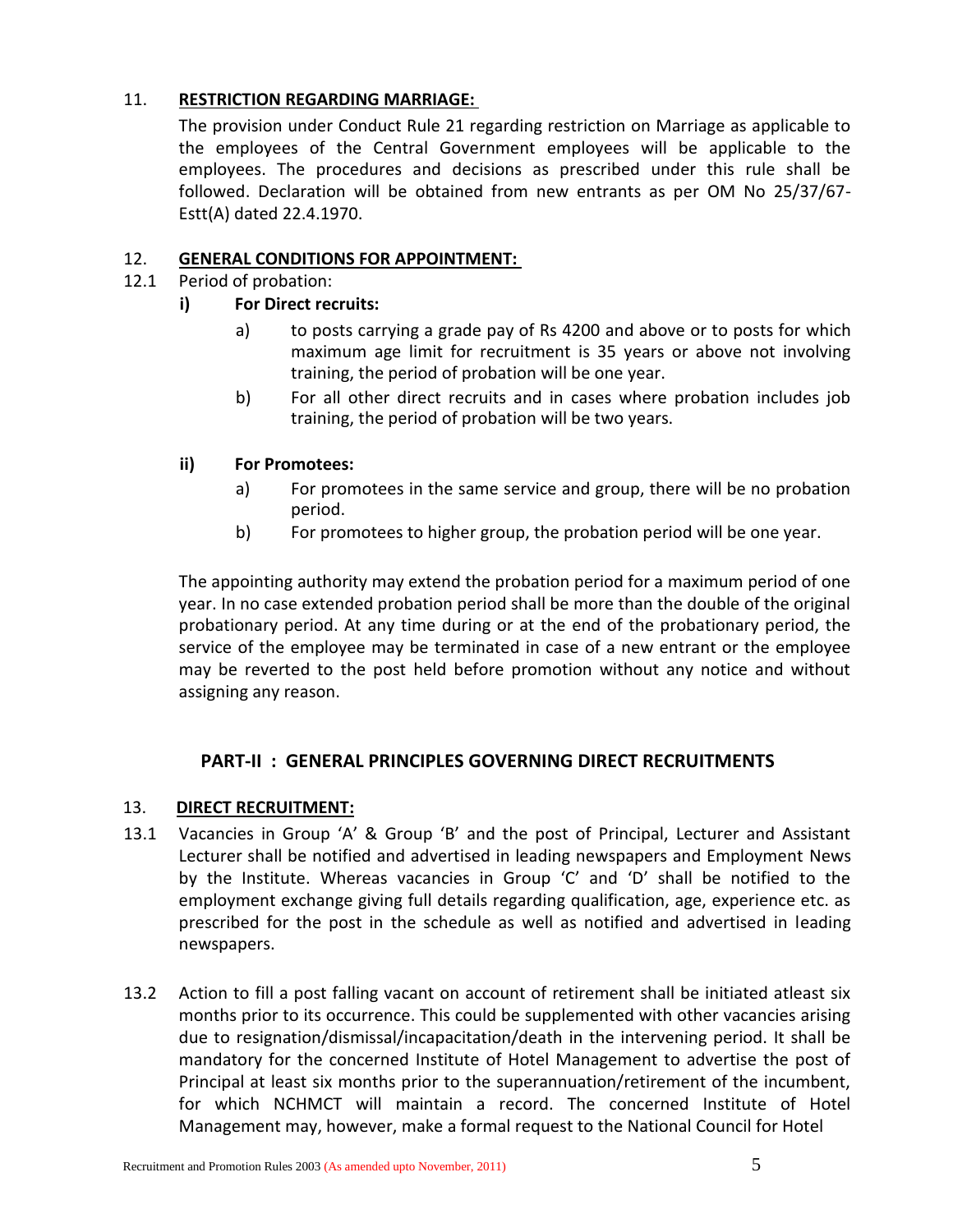Management & Catering Technology to handle the entire process of selection on its behalf. In case the concerned Institute of Hotel Management fails to initiate the process of selection of Principal at least six months prior to the superannuation/retirement of incumbent, the National Council for Hotel Management & Catering Technology will *suo moto* take over the entire process of selection of the Principal.

- 13.3 A candidate for direct recruitment to a post must fulfil the prescribed qualifications, experience, age etc. Relaxation of essential qualifications and experience as prescribed for the post shall **NOT** be permissible under any circumstances.
- 13.4 In case a vacancy is reserved for SC/ST and OBC candidate, necessary steps to notify the vacancy to recognised SC/ST/OBC organisations etc. shall be taken.
- 13.5 Due relaxations will be available for SC/ST/OBC candidates and such other categories of persons as may be notified from time to time by the Government of India.
- **13.6** A departmental candidate shall also be eligible to apply for a direct recruitment post if he/she possesses the requisite qualifications etc., except that in such cases the upper age limit may be relaxed upto 5 years. **Departmental Candidate is one who is a regular employee of National Council for Hotel Management & Catering Technology/ Institute of Hotel Management.**
- 13.7 On receipt of applications, a list of eligible candidates shall be prepared by a **Screening Committee** as under:

|     | Regional Director, Ministry of Tourism, Govt. of India | Chairman                |
|-----|--------------------------------------------------------|-------------------------|
| ii  | Nominee of Ministry of Tourism, Government of India    | Member                  |
| iii | <b>BOG Chairman's nominee</b>                          | Member                  |
| iv  | Administrative Officer of the Institute                | <b>Member Secretary</b> |

#### The Screening Committee for the **post of Principal** shall consist of:

The Screening Committee for **all posts except the post of Principal** shall consist of:

| <b>Principal</b>                              | Chairman                |
|-----------------------------------------------|-------------------------|
| Nominee of Chairman BOGs                      | Member                  |
| iii   Administrative Officer of the Institute | <b>Member Secretary</b> |

Short listed candidates shall be required to appear in the prescribed test(s) and/or interview. On an average for one post, three candidates may be selected and placed in a panel in order of merit. In case the first candidate does not join the post within the stipulated joining time, the offer of appointment shall be made to the second candidate and if the second candidate also does not join, the offer of appointment shall be made to the third candidate. The panel of selected candidates shall be valid for one year. However, the selection committee has the discretion in this regard.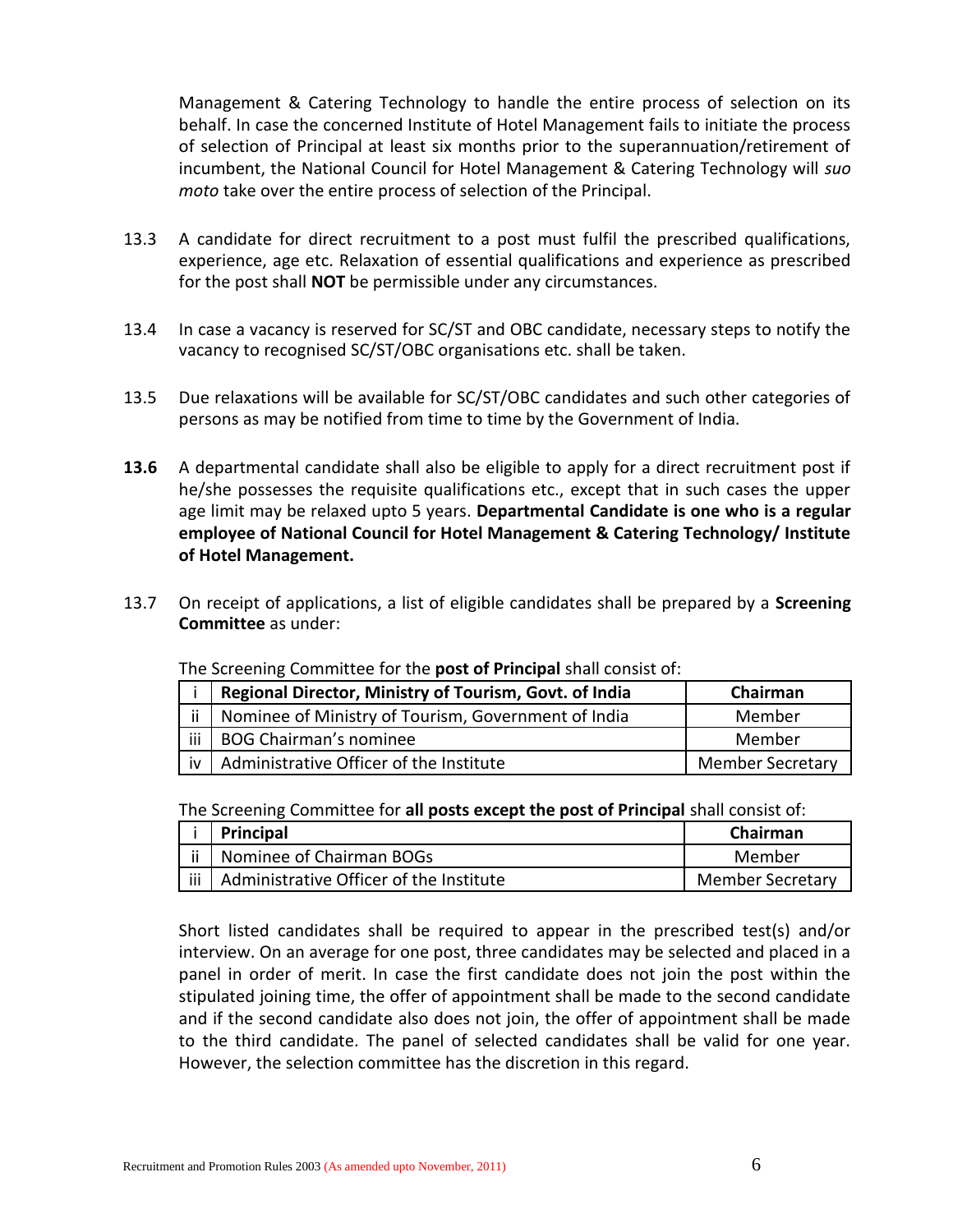- 13.8 Candidates short listed for interview in case of Group 'A' and 'B' posts and for the post of Assistant Lecturer-cum-Assistant Instructor and also the candidates belonging to the reserved categories and called for interview, may be granted travel expenses, to and fro for journey(s) by shortest rail route by  $2^{nd}$  class rail fare, on production of tickets. In the case of candidates for the post of Principal, travel expenses for to and fro journey(s) by shortest rail route by  $2^{nd}$  AC class, rail fare or equivalent will be provided on production of tickets.
- 13.9 A candidate below the age of 18 years shall not be considered for appointment to any post in the Institute.
- 13.10 The duration of experience as prescribed in these Recruitment Rules for each post for direct recruitment, should be reckoned as experience in the next below post.

### **PART-III : GENERAL PRINCIPLES GOVERNING PROMOTION**

#### 14. **PROMOTION:**

- 14.1 No employee shall be considered eligible for promotion to a higher post unless he satisfies the requirements prescribed for promotion as specified for the respective post in the Schedule.
- 14.2 For the purpose of promotion, a post shall be either a selection post or a non-selection post as given in the Schedule.
- 14.3 **Selection Posts**  Promotion to selection posts shall be on the basis of merit with due regard to seniority. The appropriate Departmental Promotion Committee shall judge the merit and suitability of eligible employees for promotion on the basis of record of service, including confidential reports and recommend the order in which they may be promoted. The Departmental Promotion Committee may conduct interview/test.
- 14.4 **Non-Selection Posts**  Promotion to non-selection posts shall be on the basis of seniority subject to rejection of unfit candidates as determined from the record of service, including Confidential reports, by the appropriate Departmental Promotion Committee as referred to above.

### **PART - IV : GENERAL PRINCIPLES GOVERNING DEPUTATION**

#### 15 **DEPUTATION ON FOREIGN SERVICE TERMS**:

15.1 Employees of the Central Government/State Government/Public Sector and other Undertakings/Autonomous Societies etc., applying through proper channel in relaxation of appointment on immediate absorption conditions for deputation on Foreign Service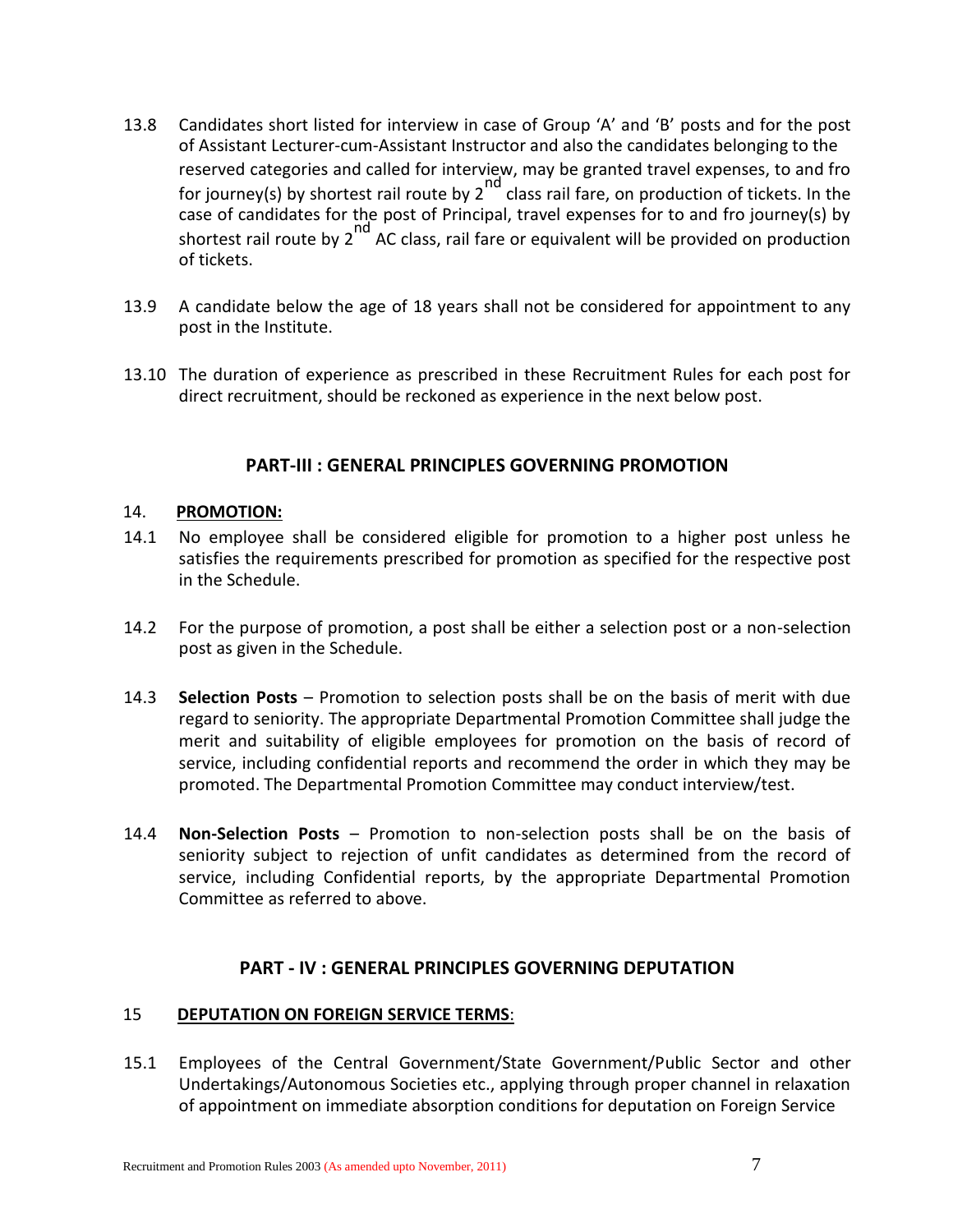terms for any post in the institute may on their selection be appointed in the institute. While selecting the employees of the above mentioned organisations for a deputation post in IHM, selection committee, as may be constituted by the Board of Governors of the IHM, will ensure that the candidate fulfils the requisite qualifications and experience etc., for the deputation post as are prescribed in the Recruitment Rules.

- 15.2 The terms and conditions of appointment on deputation/foreign service in Hotel Management Institute shall be regulated in terms of Department of Personnel & Training's Office Memorandum dated 05.01.1994 as amended from time to time. The period of deputation/Foreign Service shall be subject to a maximum of three years in all cases except for those posts where a longer period of tenure is prescribed in the Recruitment Rules. The borrowing organisation may grant extension beyond this limit upto one year, after obtaining orders of Secretary (Tourism), Government of India, where such extension is considered necessary in public interest. The borrowing organisation may extend the period of deputation for the fifth year or for the second year in excess of the period prescribed in Recruitment rules in rare and exceptional circumstances in public interest subject to specific understanding that the officer would not be entitled to draw deputation duty allowance. This is subject to the prior approval of the lending organisation and wherever necessary the UPSC/State PSC and ACC. In exceptional cases where the deputationist is not found fit to discharge his/her duties and responsibilities to the satisfaction of the competent authority, such deputationist could be reverted back to his parent office even before the expiry of the period of deputation.
- 15.3 All the terms and conditions relating to transfer on deputation should be settled well in advance between the lending department i.e. the parent office of the deputationist and the borrowing department i.e. the IHM concerned.
- 15.4 During deputation period, the deputationist may elect to draw either pay in the pay scale of deputation post to be fixed under the normal Fundamental Rule 22 and subclauses there under or may draw the basic pay plus personal pay, if any in his parent department from time to time plus deputation allowance @ 5% of his basic pay subject to maximum of Rs.500/- per month provided the deputation is within the same station. In other cases i.e. deputation at outstation, deputation allowance will be  $@$  10% on his basic pay subject to maximum of Rs.1,000/- per month. Basic pay plus deputation allowance drawn by the deputationist should not exceed the maximum of the pay scale or Rs.19,500/- per month.
- 15.5 The deputationist will have to exercise his option within one month of his joining the deputation post clearly indicating whether he elects to opt the pay scale of the borrowing department i.e. IHM or opts for drawing deputation allowance as admissible under the Rules. The option exercised once will be final. The option could be revised in the following circumstances:
	- a) when the deputationist is reverted to a lower grade in his parent cadre;
	- b) when the pay scale of parent post is revised either from retrospective effect or prospectively.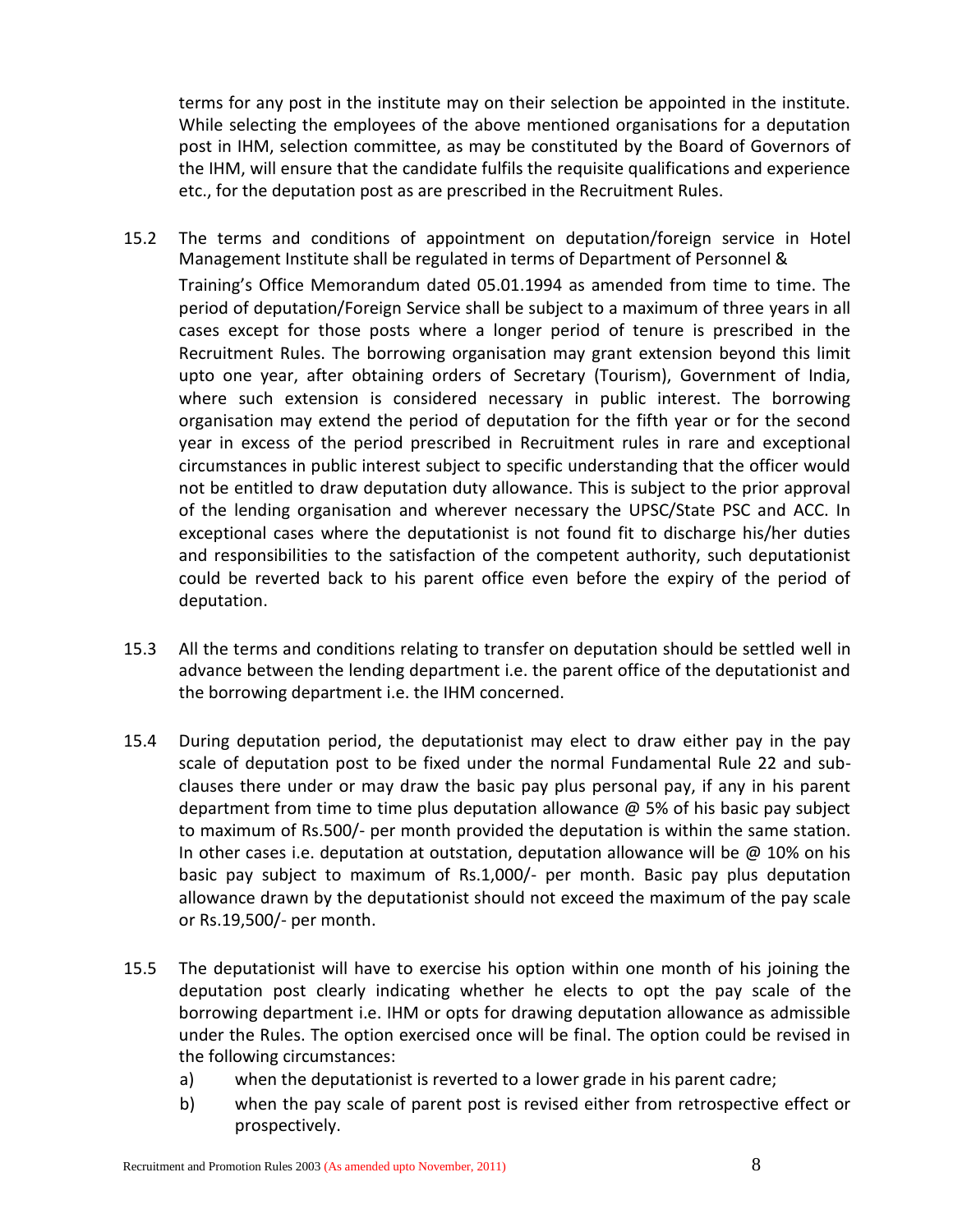- 15.6 During deputation period the foreign employee has to pay Leave Salary Contribution in respect of all classes of employees  $\omega$  11% of pay drawn in Foreign Service. Besides Leave Salary Contribution, the foreign employee will also pay Pension Contributions at a percentage prescribed for different category/group of employees on the maximum pay of the post in the officiating/substantive grade held by the officer at the time of proceeding on Foreign Service. The Pension contributions will be based on the length of service, which would include all kinds of leave with or without pay, overstayal of leave, suspension and joining time etc. The Leave Salary Contribution (except for the period of leave availed on foreign service) and Pension Contribution/Contributory Provident Fund (employer's share) contribution are required to be paid either by the employee or by the borrowing organisation as per Central Government Rules and all appointments on deputation/foreign service basis in IHM will be as per terms and conditions as laid down in the Department of Personnel and Training's Office Memorandum dated 05.01.1994 as amended from time to time.
- 15.7 Borrowing department i.e. transferee IHM will have to pay to the lending department all the contributions towards Pension, Contributory Provident Fund and Leave Salary at the prescribed rate. These contributions shall not be payable during leave availed of by the deputationist while in Foreign Service.

In nutshell all the provisions laid down in Chapter XII of the Government of India's Fundamental Rules will be applicable to the IHM where the deputationist have been lent on foreign service terms from the lending Central Government/State Government Departments, Public Sector and other Undertakings, Autonomous Societies etc.

- 15.8 The above mentioned Rules shall also apply to the employees of the IHM lent on Foreign Service terms from one IHM to another or from the IHM to Central Government/State Government Departments/Public Sector and other Undertakings or any other Autonomous Societies.etc.
- 15.9 Leave Salary and/or pension contributions in respect of deputationist lent on foreign service in the IHM may be paid annually within fifteen days from the end of each financial year or at the end of the foreign service. In cases where the deputation on Foreign Service expires before the end of a financial year, the requisite contributions should be remitted within fifteen days from the expiry date of Foreign Service to the lending organisations.
- 15.10 Interest on overdue contributions i.e. unpaid contributions must be paid to the lending organisation in accordance with the provisions laid down in S.R.307 of Government of India. At present the rate of interest on unpaid contributions is two paisa per day per Rs.100/- from the date of expiry of the date on which contributions are finally paid.

**Note:** Though Government of India's Rules provide that the employee could also pay leave salary and pension contributions himself at the prescribed rates on the net pay drawn i.e. the pay minus pension and leave salary contributions, yet it would depend on the option of the employee of the IHM.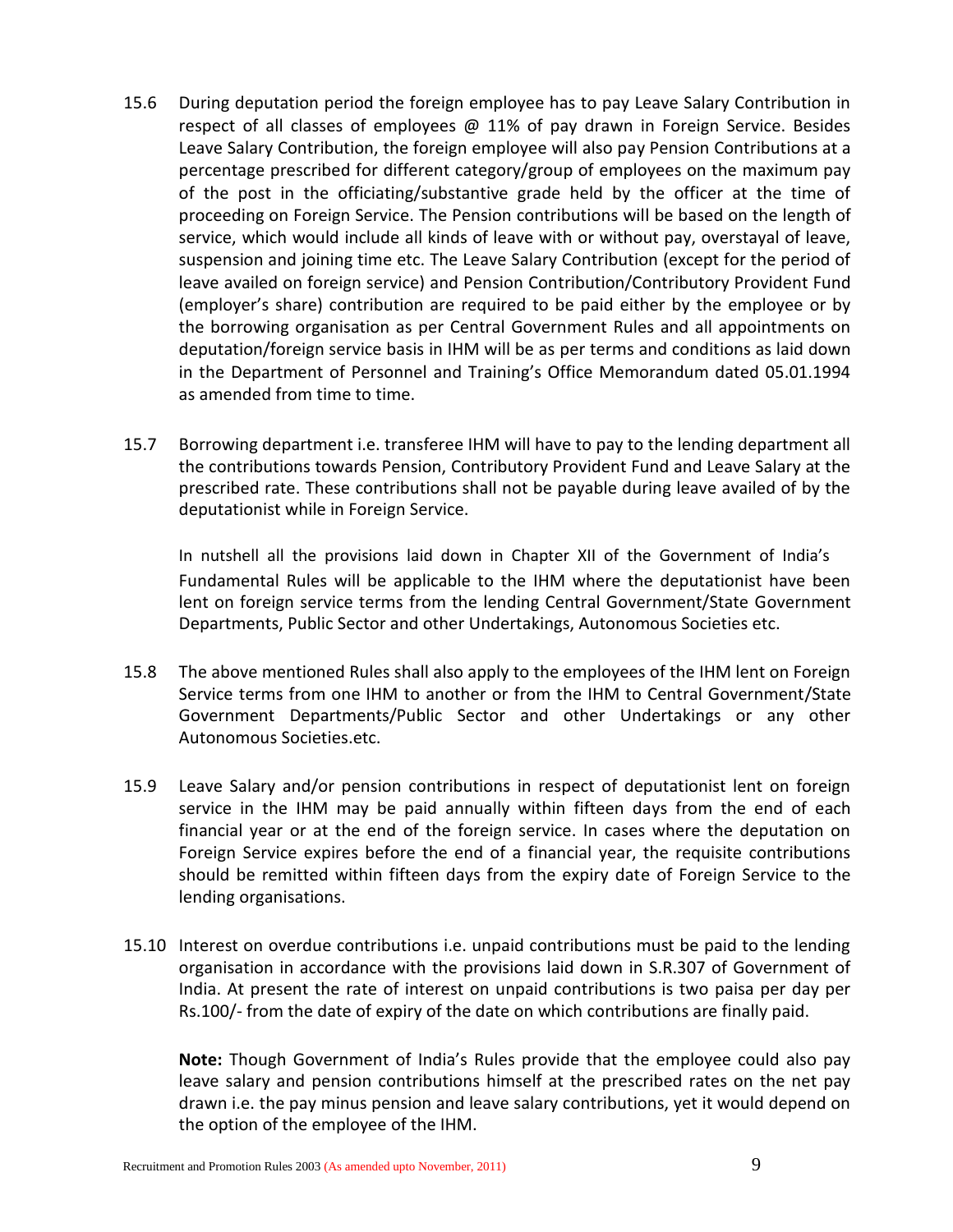The leave salary for the leave availed of by the deputationist while in Foreign Service in the IHM shall be payable by his parent office.

Leave salary contributions and pension contributions should be shown distinctly in the statement to be sent along with the Cheque/Demand Draft.

### 16. **REMOVAL OF DOUBTS:**

Where any doubt arises as to the interpretation of any of the provisions of these Rules or in respect of matters not provided for in these Rules, the matter shall be referred to the Central Government.

**\*\*\*\*\*\*\*\*\*\*\*\*\*\*\*\*\*\*\*\*\***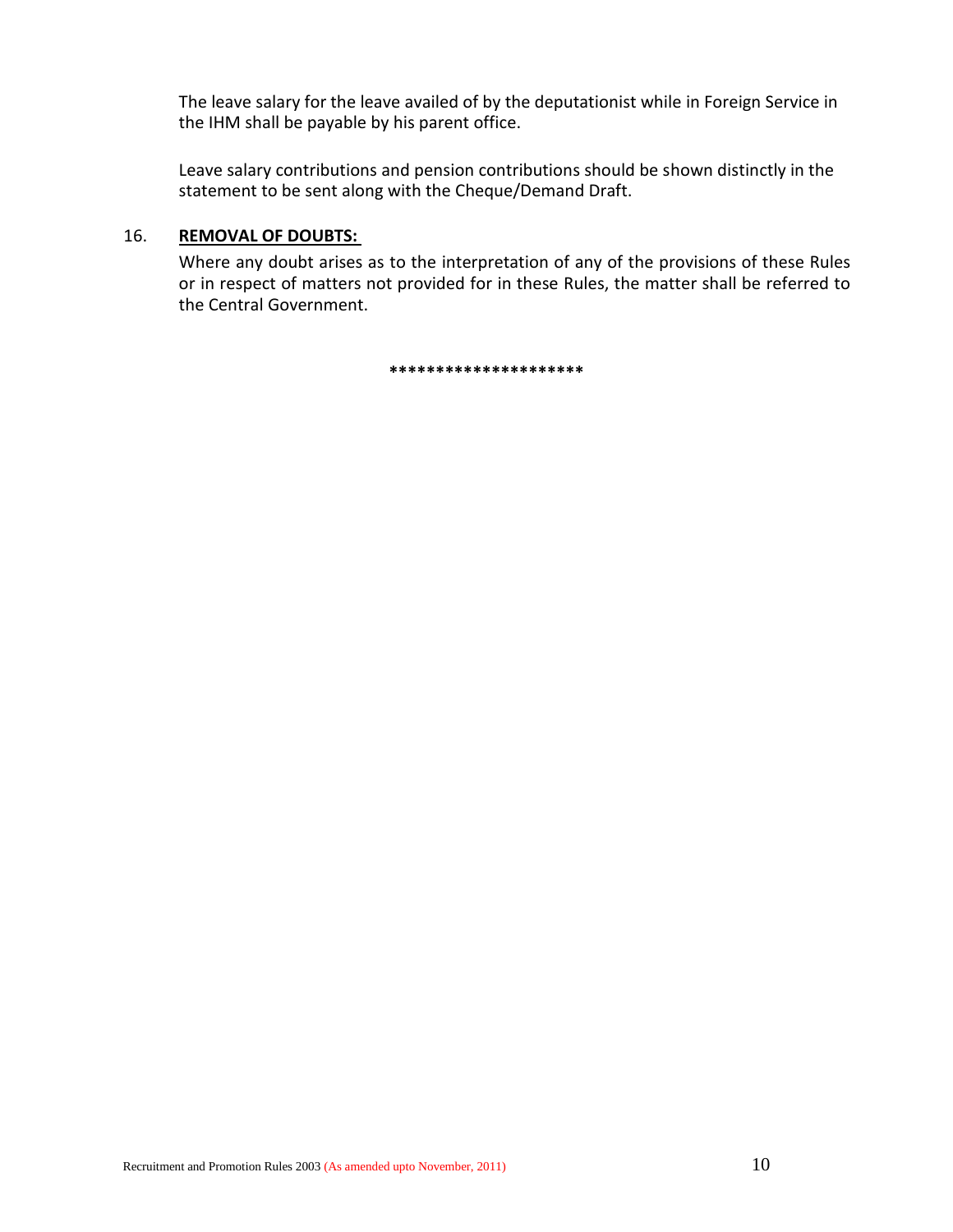# **SCHEDULE**

| $\overline{1}$ | Name of the Post                                                     | <b>PRINCIPAL</b>                                                                                                                                                                                                                                                                                                                                                                                                                                                                                                                                                                                                                                                                                                                                                                                                                                                                                                                                                                                                                                                                        |
|----------------|----------------------------------------------------------------------|-----------------------------------------------------------------------------------------------------------------------------------------------------------------------------------------------------------------------------------------------------------------------------------------------------------------------------------------------------------------------------------------------------------------------------------------------------------------------------------------------------------------------------------------------------------------------------------------------------------------------------------------------------------------------------------------------------------------------------------------------------------------------------------------------------------------------------------------------------------------------------------------------------------------------------------------------------------------------------------------------------------------------------------------------------------------------------------------|
|                |                                                                      | Rs 37,400-67,000 (PB 4) +                                                                                                                                                                                                                                                                                                                                                                                                                                                                                                                                                                                                                                                                                                                                                                                                                                                                                                                                                                                                                                                               |
| $\overline{2}$ | Scale of Pay                                                         | Grade Pay Rs 8700                                                                                                                                                                                                                                                                                                                                                                                                                                                                                                                                                                                                                                                                                                                                                                                                                                                                                                                                                                                                                                                                       |
| 3              | <b>Method of Recruitment</b>                                         | Direct Recruitment**<br>** Except as otherwise provided, when it is concluded by<br>the BOG of an Institute of Hotel Management that the<br>Principal's performance/ behavior/attitude has created an<br>irresolvable situation threatening the normal functioning of<br>the Institute and no serious charges could be brought<br>against him, the BOG may transfer the Principal from one<br>IHM to another provided the BOG of the IHM where the<br>Principal is proposed to be transferred also agrees to the<br>same. Such transfer will be permissible only after obtaining                                                                                                                                                                                                                                                                                                                                                                                                                                                                                                        |
|                |                                                                      | the prior approval of the Central Government.                                                                                                                                                                                                                                                                                                                                                                                                                                                                                                                                                                                                                                                                                                                                                                                                                                                                                                                                                                                                                                           |
| 4              | Whether post is                                                      | <b>Selection</b>                                                                                                                                                                                                                                                                                                                                                                                                                                                                                                                                                                                                                                                                                                                                                                                                                                                                                                                                                                                                                                                                        |
| 5              | Selection/Non-Selection<br>Qualifications and<br>Experience required | <b>Educational Qualifications:</b><br>(i) Graduation from a recognised university.<br>Degree/3 year diploma in Hotel Management from an<br>(ii)<br>affiliated to<br>National<br>Council for<br>Institute<br>Hotel<br>Management/State<br><b>Board</b><br>of<br>Technical<br>Education/Recognized University. The candidate must have<br>secured not less than 50% marks in aggregate in<br>Degree/Diploma in Hotel Management. For Graduates in<br>Hotel Management, item No. (i) is not necessary.<br><b>Experience:</b><br>Atleast 3 years experience in hotel related subject(s)* as<br>Head of Department in an Institute of Hotel Management<br>affiliated to National Council for Hotel Management &<br>Catering Technology; OR<br>Atleast 20 years of experience in teaching and/or hotel<br>industry including minimum 3 years in hotel operations<br>related subject(s)* as Head of Department in an Institute of<br>Hotel Management affiliated to State Board of Technical<br>Education/Recognized University; OR<br>Atleast 20 years of experience in teaching and/or hotel |
|                |                                                                      | industry including 3 years as Principal in a Food Craft<br>affiliated to National Council for Hotel<br>Institute<br>Management and Catering Technology; OR                                                                                                                                                                                                                                                                                                                                                                                                                                                                                                                                                                                                                                                                                                                                                                                                                                                                                                                              |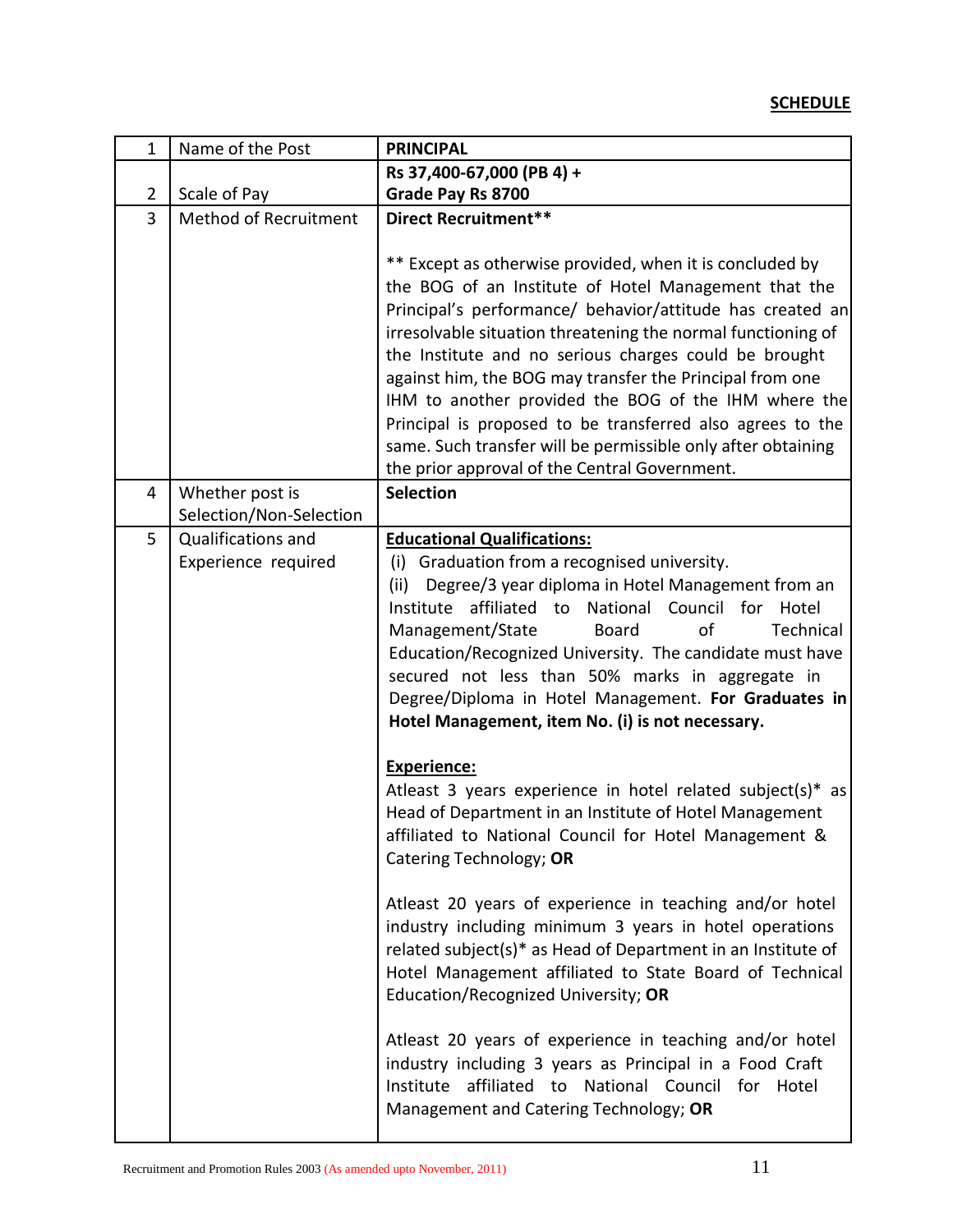|   |                             | Minimum 20 years Hotel industry experience including<br>minimum 5 years in Managerial capacity in 4 star/Heritage<br>or above category approved hotel.<br>* Hotel operations related subjects are: Food Production, |  |
|---|-----------------------------|---------------------------------------------------------------------------------------------------------------------------------------------------------------------------------------------------------------------|--|
|   |                             | Food and Beverage Service, Accommodation                                                                                                                                                                            |  |
|   |                             | Operations/House Keeping and Front Office.                                                                                                                                                                          |  |
| 6 | Age limit for direct        | Not exceeding 52 years.                                                                                                                                                                                             |  |
|   | recruits                    | Upper age limit is Relaxable upto 5 years in case of SC, ST                                                                                                                                                         |  |
|   |                             | and departmental candidates and as specified for other                                                                                                                                                              |  |
|   |                             | categories by Government of India from time to time.                                                                                                                                                                |  |
|   |                             | Under no circumstances the age should exceed 57 years                                                                                                                                                               |  |
|   | <b>Appointing Authority</b> | <b>Board of Governors</b>                                                                                                                                                                                           |  |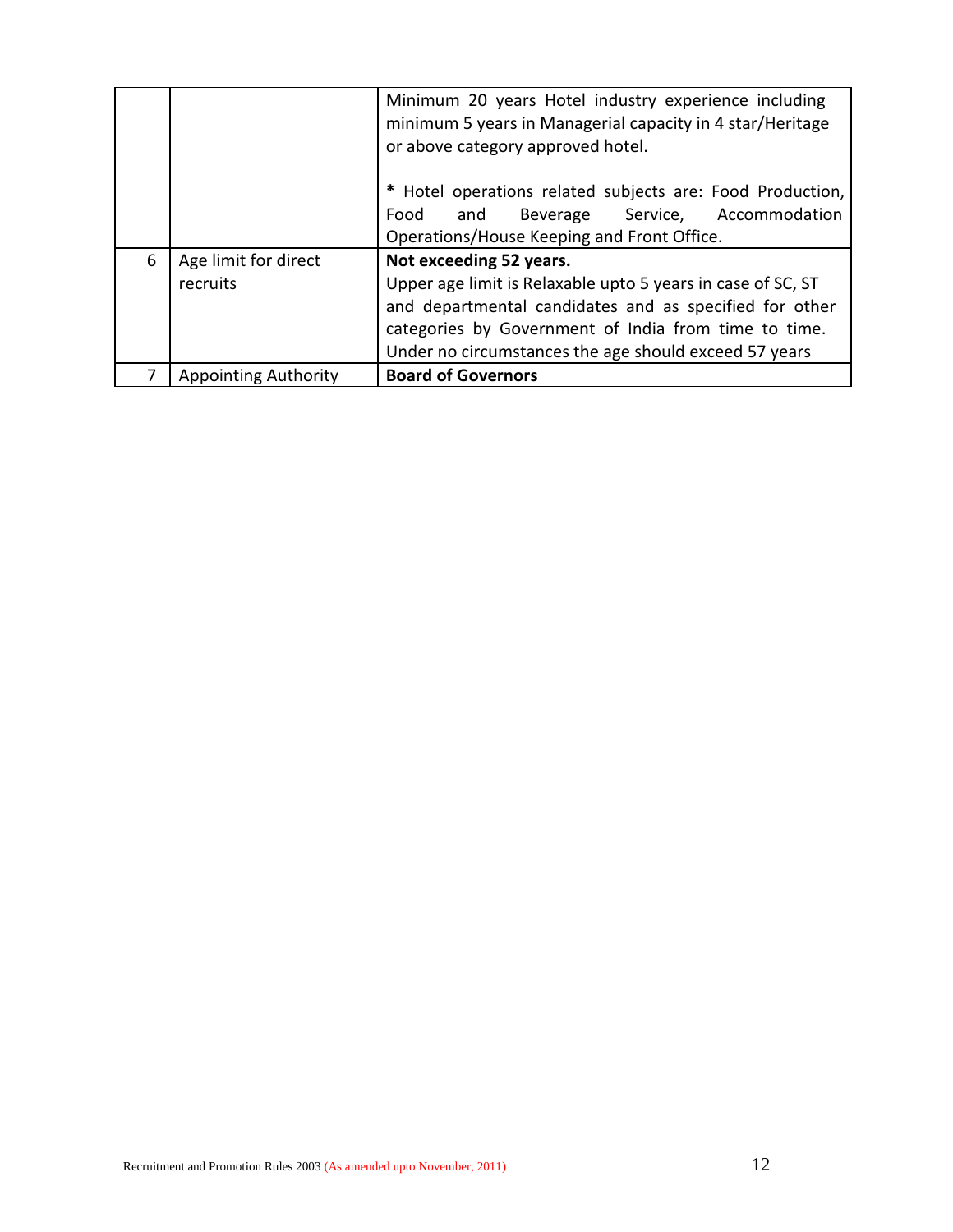| $\mathbf{1}$   | Name of the Post          | <b>HEAD OF DEPARTMENT</b>                                          |
|----------------|---------------------------|--------------------------------------------------------------------|
| $\overline{2}$ | Scale of Pay              | Rs 15,600-39,100 (PB 3) + Grade Pay Rs 6600                        |
| 3              | Method of                 | Promotion from amongst the Senior Lecturer-cum-Senior              |
|                | Recruitment               | Instructors working in the Institute, failing which by direct      |
|                |                           | recruitment.                                                       |
| 4              | Whether post is           | <b>Promotion/Selection</b>                                         |
|                | Selection/Non-            |                                                                    |
|                | Selection                 |                                                                    |
| 5              | <b>Qualifications and</b> | <b>Educational Qualifications:</b>                                 |
|                | Experience required       | For Core hospitality subjects:                                     |
|                |                           | (i) Graduation from a recognised university.                       |
|                |                           | (ii) Degree/3 year diploma in Hotel Management from an             |
|                |                           | Institute affiliated to National Council for Hotel                 |
|                |                           | Management/State Board of Technical Education/                     |
|                |                           | Recognized University. The candidate must have secured             |
|                |                           | not less than 60% aggregate marks in degree/diploma in             |
|                |                           | Hotel Management. For Graduates in Hotel Management,               |
|                |                           | item No. (i) is not necessary.                                     |
|                |                           |                                                                    |
|                |                           | For specific subjects:                                             |
|                |                           | Management Subjects: MBA/Post Graduate Diploma in                  |
|                |                           | Business Management with 60 % aggregate marks.                     |
|                |                           | Computer Science: Graduate with 60% aggregate marks in             |
|                |                           | Computer Science or MCA.                                           |
|                |                           | Accounts & Law: M.Com with 60% aggregate marks.                    |
|                |                           | Languages: Graduate in concerned language from recognised          |
|                |                           | University with 60% aggregate marks.                               |
|                |                           | Food Science and Nutrition: Post Graduate from recognised          |
|                |                           | University with 60% aggregate marks.                               |
|                |                           |                                                                    |
|                |                           | Experience:                                                        |
|                |                           | Atleast 5 years of experience as Senior Lecturer-cum-Senior        |
|                |                           | Instructor in an Institute of Hotel Management affiliated to       |
|                |                           | National Council for Hotel Management & Catering<br>Technology; OR |
|                |                           |                                                                    |
|                |                           | Atleast 17 years of experience in teaching and/or hotel            |
|                |                           | industry including 5 years teaching experience as Senior           |
|                |                           | Lecturer-cum-Senior Instructor in an Institute of Hotel            |
|                |                           | Management affiliated to a State Board of Technical                |
|                |                           | Education/Recognized University; OR                                |
|                |                           |                                                                    |
|                |                           | Atleast 17 years of experience in teaching and/or hotel            |
|                |                           | industry including 5 years teaching experience as Senior           |
|                |                           | Lecturer-cum-Senior Instructor in a Food Craft Institute           |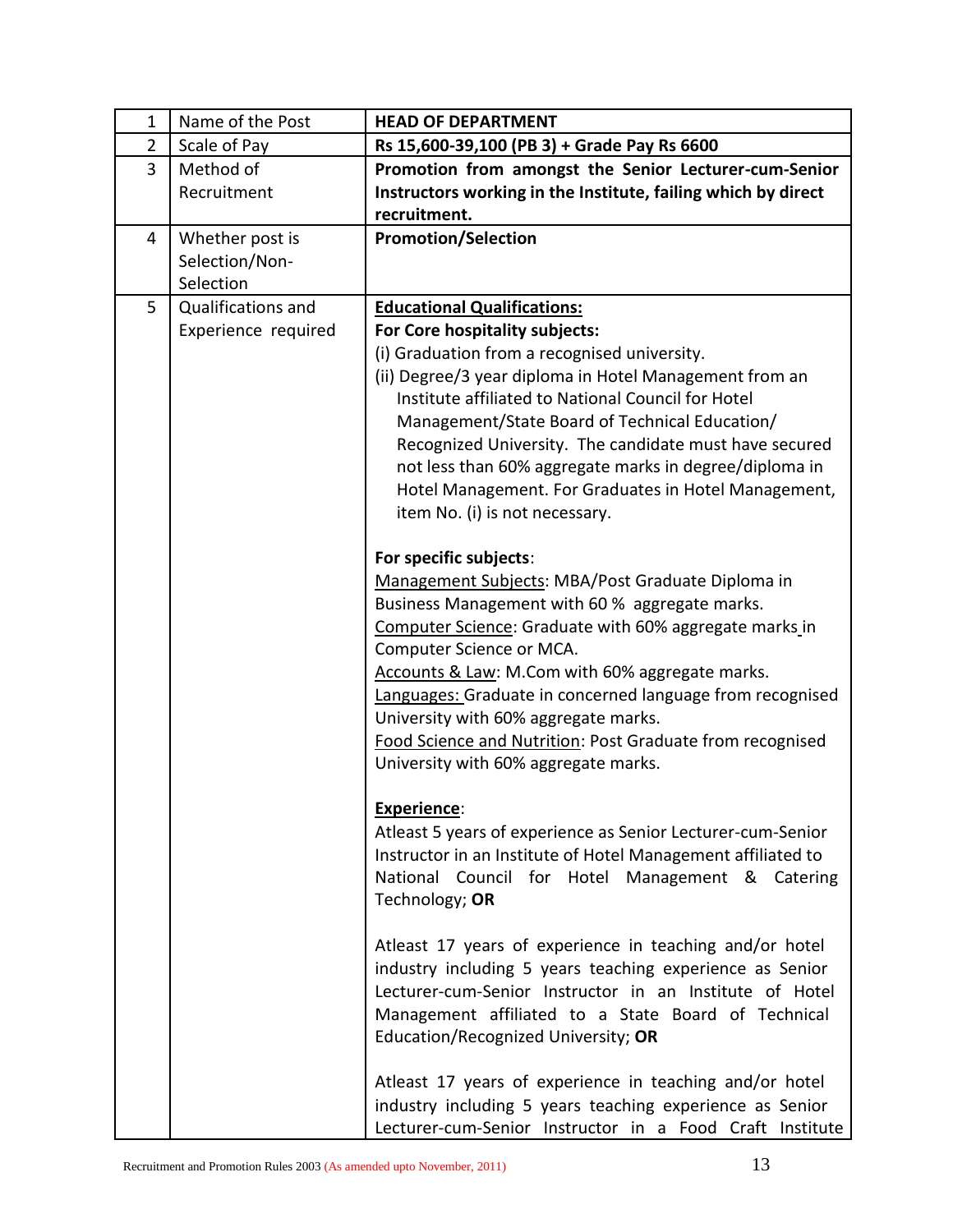|                |                                  | affiliated to National Council for Hotel Management and<br>Catering Technology; OR<br>Atleast 17 years Hotel industry experience including<br>minimum 5 years in Managerial capacity in 4 star/Heritage or<br>above category approved hotel.                                                                                                                                                                                                                                                                                                                                                                                                                                                                                                                                                                                                                                                                                                                         |  |
|----------------|----------------------------------|----------------------------------------------------------------------------------------------------------------------------------------------------------------------------------------------------------------------------------------------------------------------------------------------------------------------------------------------------------------------------------------------------------------------------------------------------------------------------------------------------------------------------------------------------------------------------------------------------------------------------------------------------------------------------------------------------------------------------------------------------------------------------------------------------------------------------------------------------------------------------------------------------------------------------------------------------------------------|--|
| 5              | Age limit for direct<br>recruits | Not exceeding 45 years.<br>Upper age limit is relaxable upto 5 years in case of SC, ST and<br>departmental candidates and as specified for other<br>categories by Government of India from time to time.                                                                                                                                                                                                                                                                                                                                                                                                                                                                                                                                                                                                                                                                                                                                                             |  |
| $\overline{7}$ | Eligibility for<br>Promotion     | Candidate for being considered for promotion as HOD should<br>have passed 3 year Diploma/Degree in Hotel Management or<br>should have passed a bridge course as prescribed by<br>NCHMCT. Senior Lecturers, who are otherwise eligible in<br>terms of length of service for promotion as Head of Deptt.<br>and possessing educational qualifications as prescribed for<br>specific subjects as provided under Column 5(ii) of these R&P<br>Rules for the post of Head of Deptt., shall be considered for<br>promotion only for the fourth post of Head of Deptt., if any.<br>Atleast 5 years of service in the grade of Senior Lecturer-cum-<br>Senior Instructor rendered after appointment thereto on a<br>regular basis, failing which from amongst Senior Lecturers<br>having atleast 10 years combined regular service in the<br>grades of Senior lecturer and Lecturer with atleast one year<br>regular service in the grade of Senior lecturer. Failing which, |  |
| 8              | <b>Appointing Authority</b>      | <b>Board of Governors</b>                                                                                                                                                                                                                                                                                                                                                                                                                                                                                                                                                                                                                                                                                                                                                                                                                                                                                                                                            |  |

Note: The post(s) of HODs will be termed as HOD-I, HOD-II, HOD-III & HOD-IV. The division of Departments amongst the HODs shall be as under:-

| In.             | case                                              | 0f |                                | one All the Departments                                        |  |
|-----------------|---------------------------------------------------|----|--------------------------------|----------------------------------------------------------------|--|
|                 | sanctioned post                                   |    |                                |                                                                |  |
| In.             | case                                              | οf |                                | two HOD-I. Food Production and Food & Beverage Service         |  |
|                 | sanctioned post                                   |    |                                | HOD-II. Accommodation Operation and Front Office &             |  |
|                 |                                                   |    |                                | Management Studies and other remaining general subjects.       |  |
| In.             | case                                              | 0f |                                | three HOD-I. Food Production                                   |  |
| sanctioned post |                                                   |    | HOD-II Food & Beverage Service |                                                                |  |
|                 |                                                   |    |                                | HOD-III. Accommodation Operation and Front Office &            |  |
|                 |                                                   |    |                                | Management Studies and other remaining general subjects        |  |
| In.             | case                                              | Ωf |                                | fourl HOD-I. Food Production                                   |  |
|                 | HOD-II Food & Beverage Service<br>sanctioned post |    |                                |                                                                |  |
|                 |                                                   |    |                                | HOD-III. Accommodation Operation and Front Office              |  |
|                 |                                                   |    |                                | HOD-IV Management Studies and other remaining general subjects |  |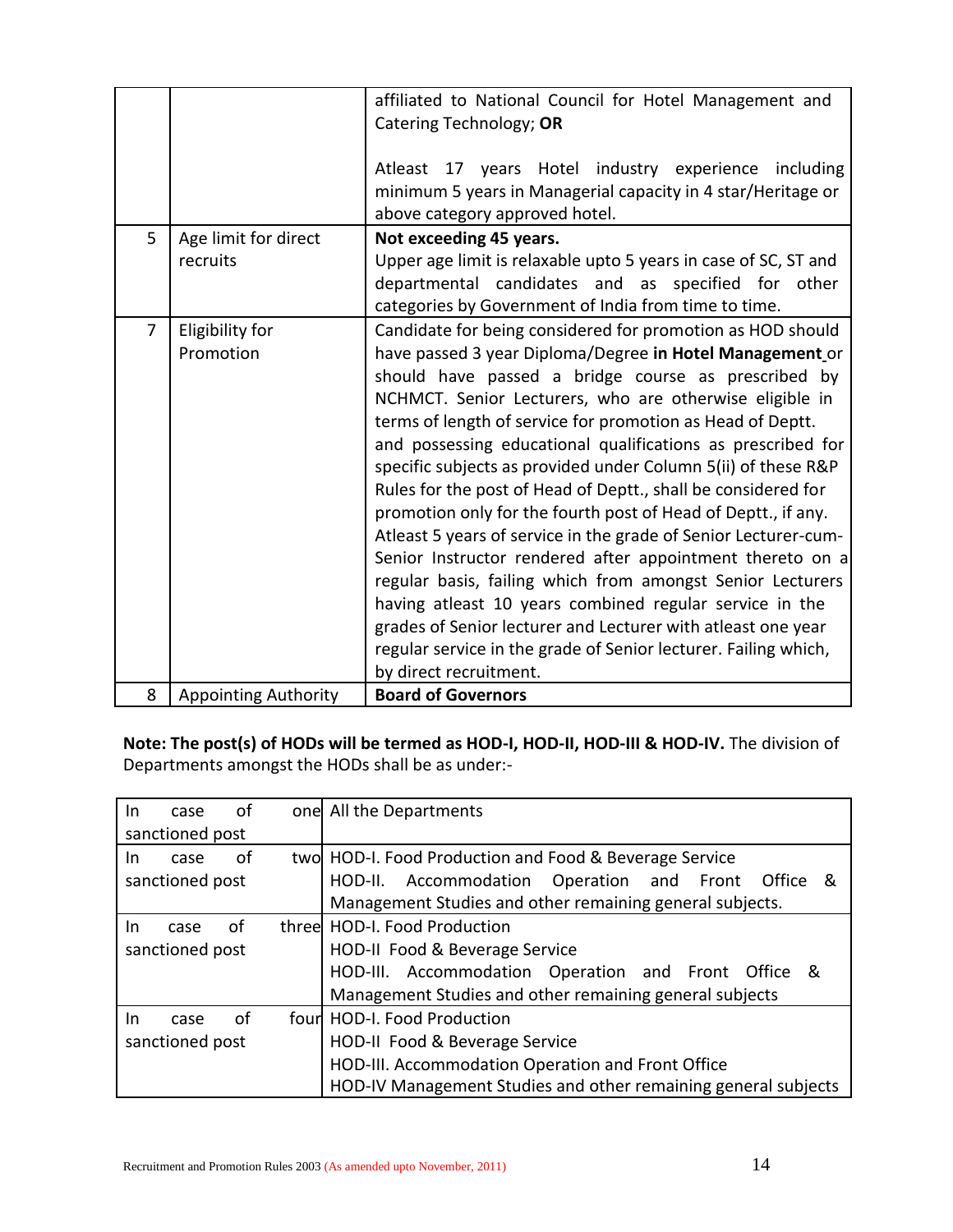| $\mathbf{1}$   | Name of the Post      | SENIOR LECTURER-CUM-SENIOR INSTRUCTOR                                                                   |  |
|----------------|-----------------------|---------------------------------------------------------------------------------------------------------|--|
|                |                       | Rs 15600-39,100 (PB 3) +                                                                                |  |
| $\overline{2}$ | Scale of Pay          | Grade Pay Rs 5400                                                                                       |  |
| $\overline{3}$ | Method of recruitment | Promotion from amongst the Lecturer-cum-Instructors                                                     |  |
|                |                       | working in the Institute, failing which, by direct                                                      |  |
|                |                       | recruitment.                                                                                            |  |
| 4              | Whether post is       | <b>Promotion/Selection</b>                                                                              |  |
|                | Selection/Non-        |                                                                                                         |  |
|                | Selection             |                                                                                                         |  |
| 5              | Qualifications and    | <b>Educational Qualifications for Direct Recruitment:</b>                                               |  |
|                | Experience required   | For Core hospitality subjects:                                                                          |  |
|                |                       | Degree/3 year Diploma in Hotel Management from an<br>Institute affiliated to National Council for Hotel |  |
|                |                       | Management/State Board of Technical                                                                     |  |
|                |                       | Education/Recognized University. The candidate must                                                     |  |
|                |                       | have secured at least 60% aggregate marks in                                                            |  |
|                |                       | degree/diploma in Hotel Management.                                                                     |  |
|                |                       |                                                                                                         |  |
|                |                       | For specific subjects:                                                                                  |  |
|                |                       | Management Subjects: MBA/Post Graduate Diploma in                                                       |  |
|                |                       | Business Management with 60 % aggregate marks.                                                          |  |
|                |                       | Computer Science: Graduate with 60% aggregate marks in                                                  |  |
|                |                       | Computer Science or MCA.                                                                                |  |
|                |                       | Accounts & Law: M.Com with 60% aggregate marks.                                                         |  |
|                |                       | Languages: Graduate in concerned language from                                                          |  |
|                |                       | recognised University with 60% aggregate marks                                                          |  |
|                |                       | Food Science and Nutrition: Post Graduate from                                                          |  |
|                |                       | recognised University with 60% aggregate marks.                                                         |  |
|                |                       | Experience:                                                                                             |  |
|                |                       | Atleast 5 years of experience as Lecturer-cum-Instructor in                                             |  |
|                |                       | an Institute of Hotel Management affiliated to National                                                 |  |
|                |                       | Council for Hotel Management & Catering Technology; OR                                                  |  |
|                |                       |                                                                                                         |  |
|                |                       | Atleast 12 years of experience in teaching and/or hotel                                                 |  |
|                |                       | industry including 5 years teaching experience as Lecturer-                                             |  |
|                |                       | cum-Instructor in an Institute of Hotel Management                                                      |  |
|                |                       | affiliated<br><b>Board</b><br>Technical<br><b>State</b><br>of<br>to                                     |  |
|                |                       | Education/Recognized University; OR                                                                     |  |
|                |                       |                                                                                                         |  |
|                |                       | Atleast 12 years of experience in teaching and/or hotel                                                 |  |
|                |                       | industry including 5 years teaching experience as Lecturer-                                             |  |
|                |                       | cum-Instructor in a Food Craft Institute affiliated to                                                  |  |
|                |                       | National Council for Hotel Management and Catering                                                      |  |
|                |                       | Technology; OR                                                                                          |  |
|                |                       | Atleast 12 years Hotel industry experience<br>including                                                 |  |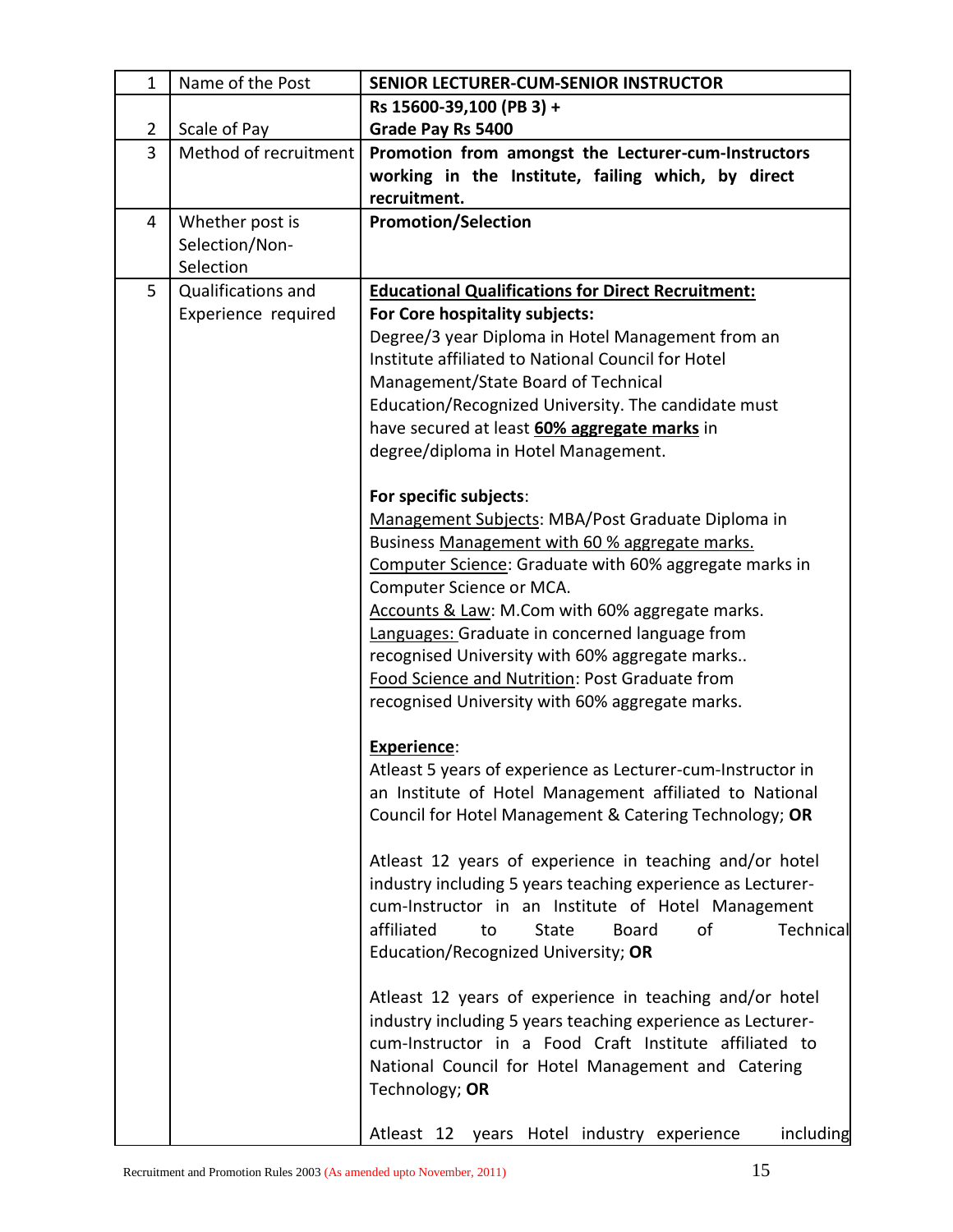|   |                                  | minimum 5 years in Supervisory capacity in 3 star/Heritage<br>or above category approved hotel.                                                                                                                                                                                                                                                                                                                   |  |
|---|----------------------------------|-------------------------------------------------------------------------------------------------------------------------------------------------------------------------------------------------------------------------------------------------------------------------------------------------------------------------------------------------------------------------------------------------------------------|--|
| 6 | Age limit for direct<br>recruits | Not exceeding 40 years.<br>Upper age limit is Relaxable upto 5 years in case of SC, ST<br>and departmental candidates and as specified for other<br>categories by Government of India from time to time.                                                                                                                                                                                                          |  |
|   | Eligibility for<br>Promotion     | Candidate should have at least 5 years of service in the<br>grade of Lecturer-cum-Instructor rendered<br>after<br>appointment thereto on a regular basis failing which from<br>amongst Lecturers having atleast 10 years combined<br>regular service in the grades of Lecturer and Assistant<br>Lecturer with atleast one year regular service in the grade<br>of Lecturer. Failing which, by direct recruitment. |  |
| 8 | <b>Appointing Authority</b>      | <b>Board of Governors</b>                                                                                                                                                                                                                                                                                                                                                                                         |  |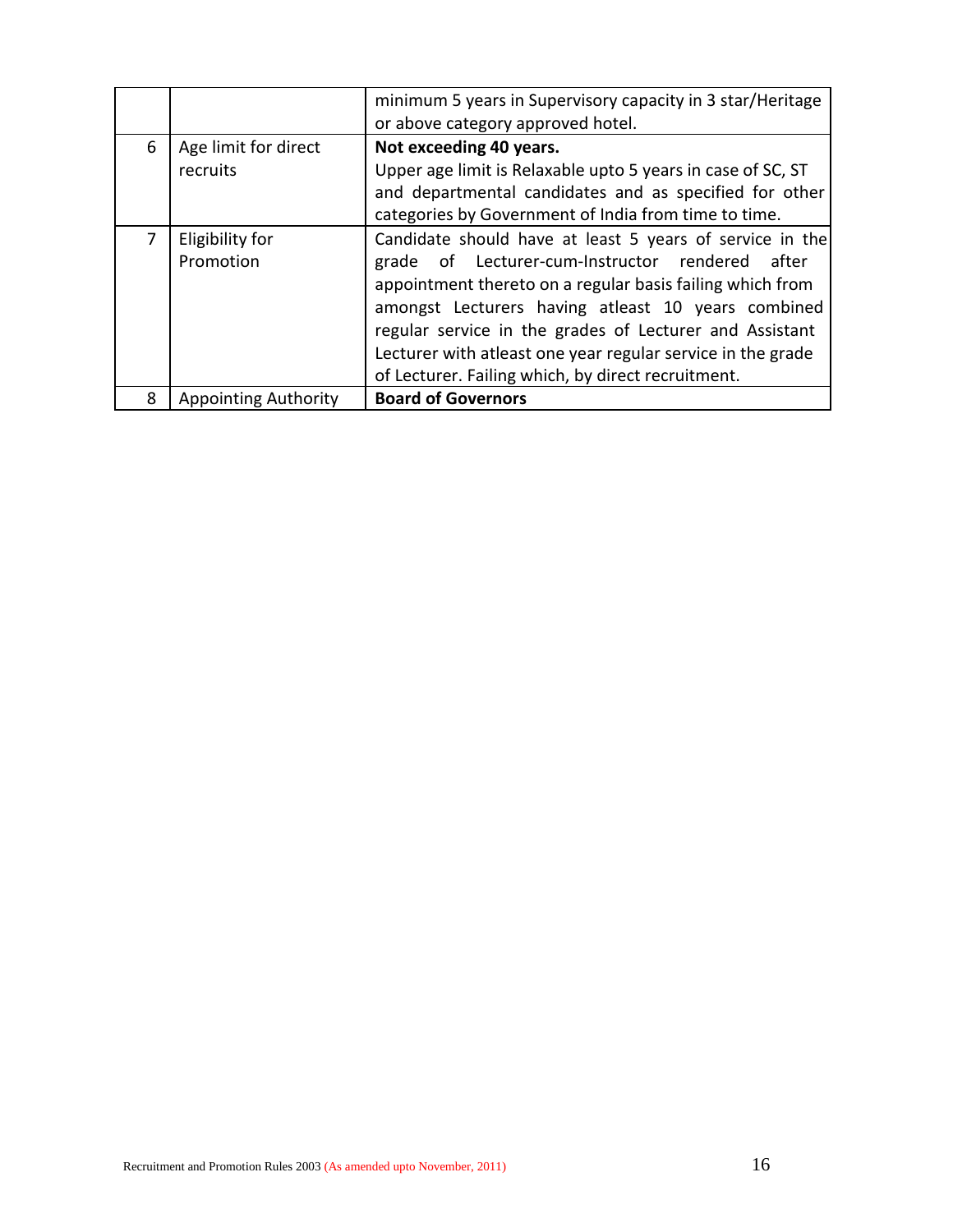| $\mathbf{1}$   | Name of the Post      | <b>LECTURER-CUM-INSTRUCTOR</b>                                                                         |
|----------------|-----------------------|--------------------------------------------------------------------------------------------------------|
|                |                       | Rs 9300-34800(PB 2) +                                                                                  |
| $\overline{2}$ | Scale of Pay          | Grade Pay Rs 4600                                                                                      |
| $\overline{3}$ | Method of recruitment | Promotion from amongst the Asstt. Lecturer-cum-Asstt.                                                  |
|                |                       | Instructors working in the Institute, failing which, by                                                |
|                |                       | direct recruitment.                                                                                    |
| 4              | Whether post is       | <b>Promotion/Selection</b>                                                                             |
|                | Selection/Non-        |                                                                                                        |
|                | Selection             |                                                                                                        |
| 5              | Qualifications<br>and | <b>Educational Qualifications for Direct Recruitment:</b>                                              |
|                | Experience required   | For Core hospitality subjects:                                                                         |
|                |                       | Degree/3 year Diploma in Hotel Management from an                                                      |
|                |                       | Institute<br>affiliated to<br>National Council<br>for Hotel                                            |
|                |                       | of<br>Management/State<br><b>Board</b><br>Technical                                                    |
|                |                       | Education/Recognized University. The candidate must<br>have secured at least 55% aggregate marks<br>in |
|                |                       | degree/diploma in Hotel Management.                                                                    |
|                |                       |                                                                                                        |
|                |                       | For specific subjects:                                                                                 |
|                |                       | Management Subjects: MBA/Post Graduate Diploma in                                                      |
|                |                       | Business Management with 50 % aggregate marks.                                                         |
|                |                       | <b>Computer Science:</b> Graduate with Computer Science or                                             |
|                |                       | Computer Applications as main or subsidiary subject 50%                                                |
|                |                       | aggregate marks or MCA.                                                                                |
|                |                       | Accounts & Law: M.Com/ICWA with 50% aggregate marks.                                                   |
|                |                       | Languages: Graduate in concerned language<br>from                                                      |
|                |                       | recognised University.                                                                                 |
|                |                       | Food Science and Nutrition: Post Graduate with Food                                                    |
|                |                       | Science or Nutrition related subject from recognised                                                   |
|                |                       | University with 50% aggregate marks.                                                                   |
|                |                       |                                                                                                        |
|                |                       | <b>Experience:</b><br>Atleast 5 years of experience as Asstt. Lecturer-cum-Asstt.                      |
|                |                       | Instructor in an Institute of Hotel Management affiliated                                              |
|                |                       | to National Council for Hotel Management & Catering                                                    |
|                |                       | Technology; OR                                                                                         |
|                |                       |                                                                                                        |
|                |                       | Atleast 7 years of experience in teaching and/or hotel                                                 |
|                |                       | industry including 5 years teaching experience as Asstt.                                               |
|                |                       | Lecturer-cum-Asstt. Instructor in an Institute of Hotel                                                |
|                |                       | Management affiliated to State Board of Technical                                                      |
|                |                       | Education/Recognized University; OR                                                                    |
|                |                       |                                                                                                        |
|                |                       | Atleast 7 years of experience in teaching and/or hotel                                                 |
|                |                       | industry including 5 years teaching experience as Asstt.                                               |
|                |                       | Lecturer-cum-Asstt. Instructor in a Food Craft Institute                                               |
|                |                       | affiliated to National Council for Hotel Management and                                                |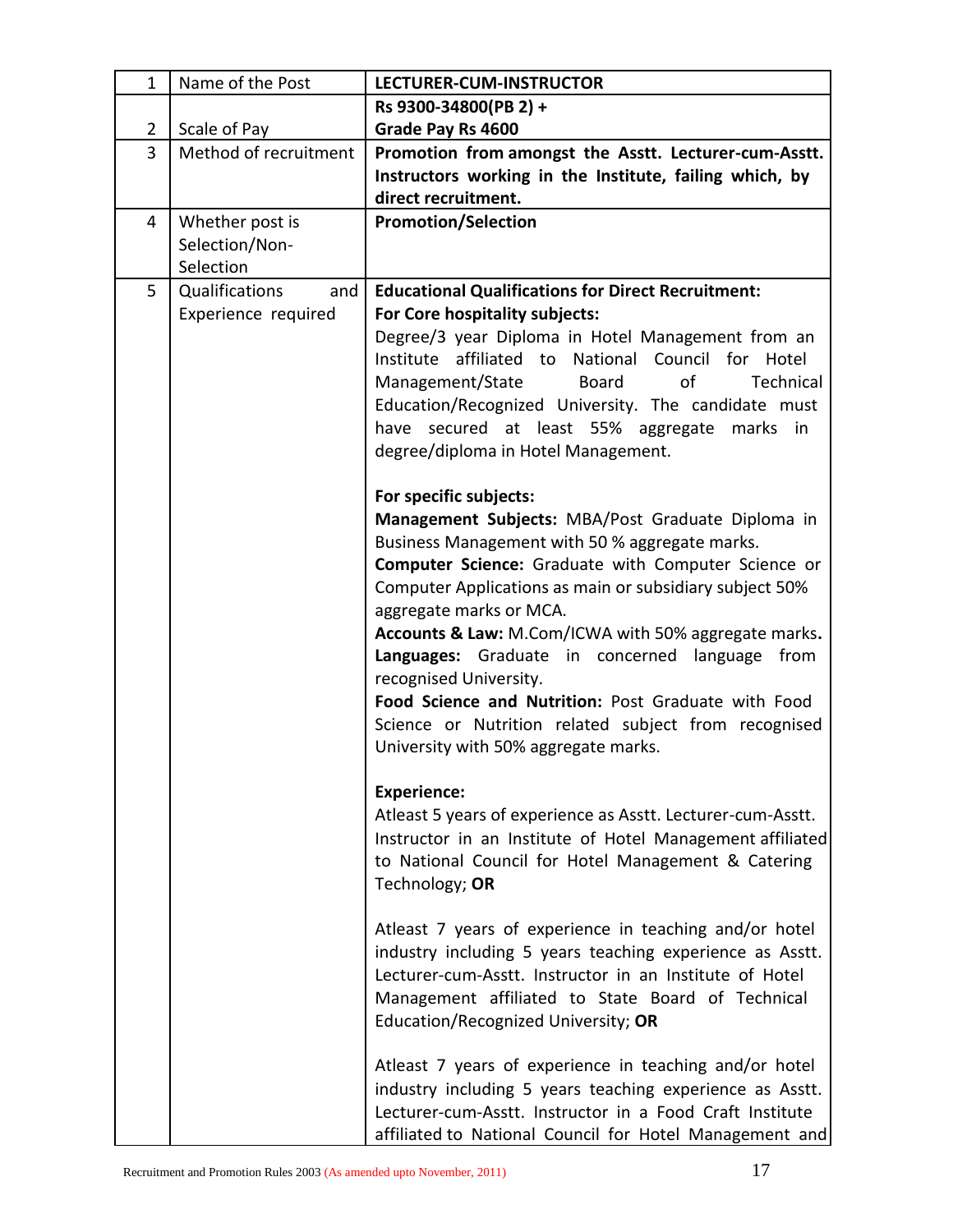|   |                             | Catering Technology; OR                                                                         |
|---|-----------------------------|-------------------------------------------------------------------------------------------------|
|   |                             | Atleast 7 years Hotel industry experience including                                             |
|   |                             | minimum 3 years in Supervisory capacity in 3 star/Heritage<br>or above category approved hotel. |
| 6 | limit<br>for<br>Age         | direct Not exceeding 35 years.                                                                  |
|   | recruits                    | Upper age limit is Relaxable upto 5 years in case of SC, ST                                     |
|   |                             | and departmental candidates and as specified for other                                          |
|   |                             | categories by Government of India from time to time.                                            |
| 7 | Eligibility                 | for Candidate should have at least 5 years of service in the                                    |
|   | Promotion                   | grade of Asstt. Lecturer-cum-Asstt. Instructor. Promotion                                       |
|   |                             | to selection posts shall be made on the basis of merit with                                     |
|   |                             | due regard to seniority where 3 senior most eligible                                            |
|   |                             | candidates would be considered, failing which the next                                          |
|   |                             | three who fulfil the above promotion criteria would be                                          |
|   |                             | considered till exhaustion of the empanelled list. The                                          |
|   |                             | recourse to direct recruitment can be made.                                                     |
| 8 | <b>Appointing Authority</b> | <b>Executive Committee</b>                                                                      |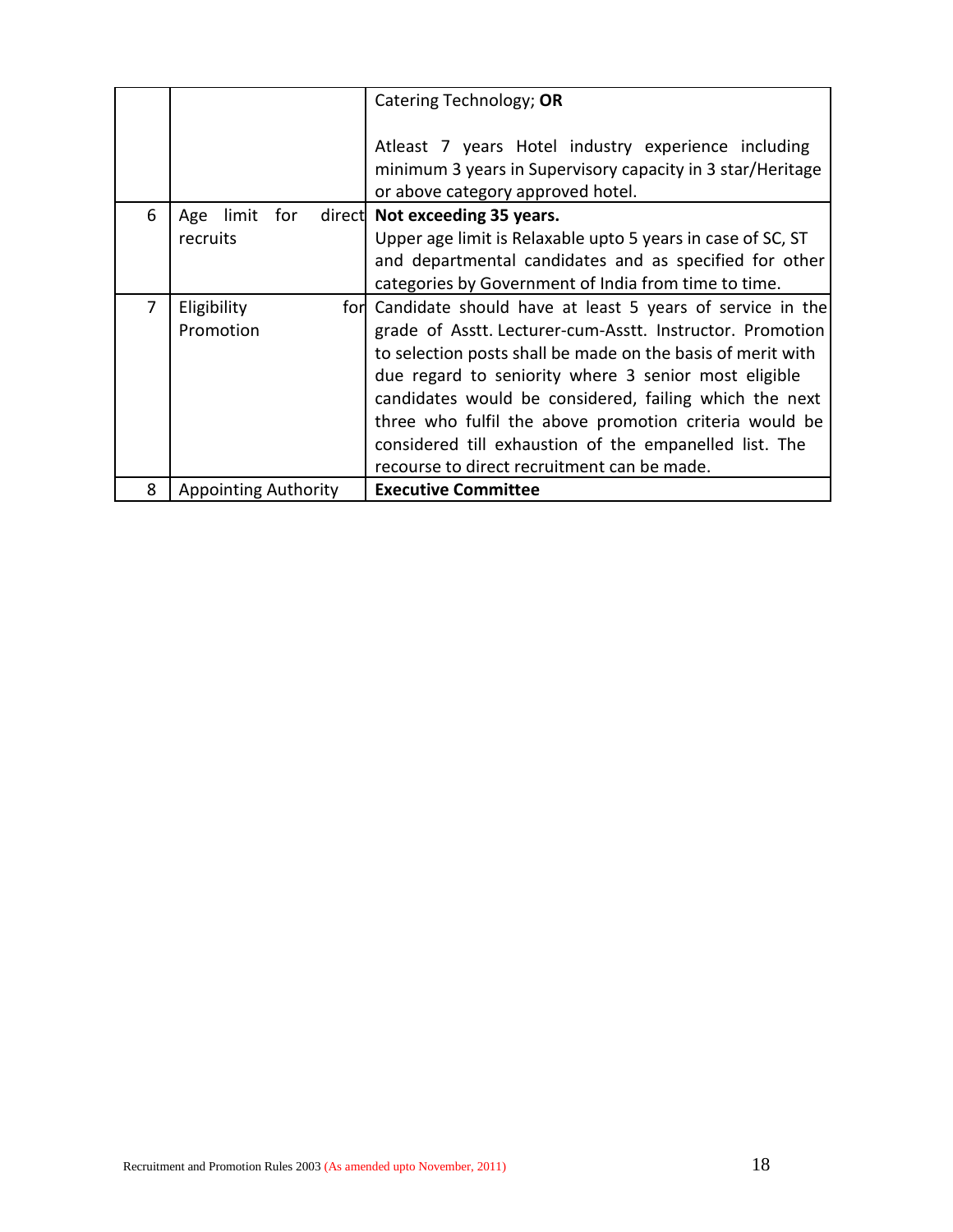| $\mathbf{1}$   | Name of the Post              | <b>ASSTT. LECTURER-CUM-ASSTT. INSTRUCTOR</b>                |
|----------------|-------------------------------|-------------------------------------------------------------|
|                |                               | Rs 9300-34800(PB 2) +                                       |
| $\overline{2}$ | Scale of Pay                  | Grade Pay Rs 4200                                           |
| 3              | Method of recruitment         | <b>Direct Recruitment</b>                                   |
| $\overline{4}$ | Whether post is               | <b>Selection</b>                                            |
|                | Selection/Non-                |                                                             |
|                | Selection                     |                                                             |
| 5              | Qualifications                | and Essential Qualifications:                               |
|                | Experience required           | Degree/3 year Diploma in Hotel Management from an           |
|                |                               | affiliated to<br>National Council for Hotel<br>Institute    |
|                |                               | of<br>Management/State<br><b>Board</b><br>Technical         |
|                |                               | Education/Recognized University with minimum of 60%         |
|                |                               | marks<br>in<br>Degree/Diploma<br>in<br>Hotel<br>aggregate   |
|                |                               | Management.                                                 |
|                |                               |                                                             |
|                |                               | For specific subjects:                                      |
|                |                               | Management Subjects: MBA/Post Graduate Diploma in           |
|                |                               | Business Management with 50 % aggregate marks.              |
|                |                               | Computer Science: Graduate with Computer Science or         |
|                |                               | Computer Applications as main or subsidiary subject 50%     |
|                |                               | aggregate marks or MCA.                                     |
|                |                               | Accounts & Law: M.Com/ICWA with 50% aggregate marks.        |
|                |                               | Languages: Graduate in concerned language from              |
|                |                               | recognised University.                                      |
|                |                               | Food Science and Nutrition: Post Graduate with Food         |
|                |                               | Science or Nutrition related subject from recognised        |
|                |                               | University with 50% aggregate marks.                        |
|                |                               |                                                             |
|                |                               | <b>Experience:</b>                                          |
|                |                               | A minimum of 3 years practical experience in Hotel and      |
|                |                               | Catering industry; OR                                       |
|                |                               | Atleast 2 years of teaching experience in an Institute      |
|                |                               | affiliated to National Council for Hotel Management and     |
|                |                               | <b>Catering Technology</b>                                  |
| 6              | for<br>limit<br>direct<br>Age | Not exceeding 30 years.                                     |
|                | recruits                      | Upper age limit is Relaxable upto 5 years in case of SC, ST |
|                |                               | and departmental candidates and as specified for other      |
|                |                               | categories by Government of India from time to time.        |
| 7              | <b>Appointing Authority</b>   | <b>Executive Committee</b>                                  |
|                |                               |                                                             |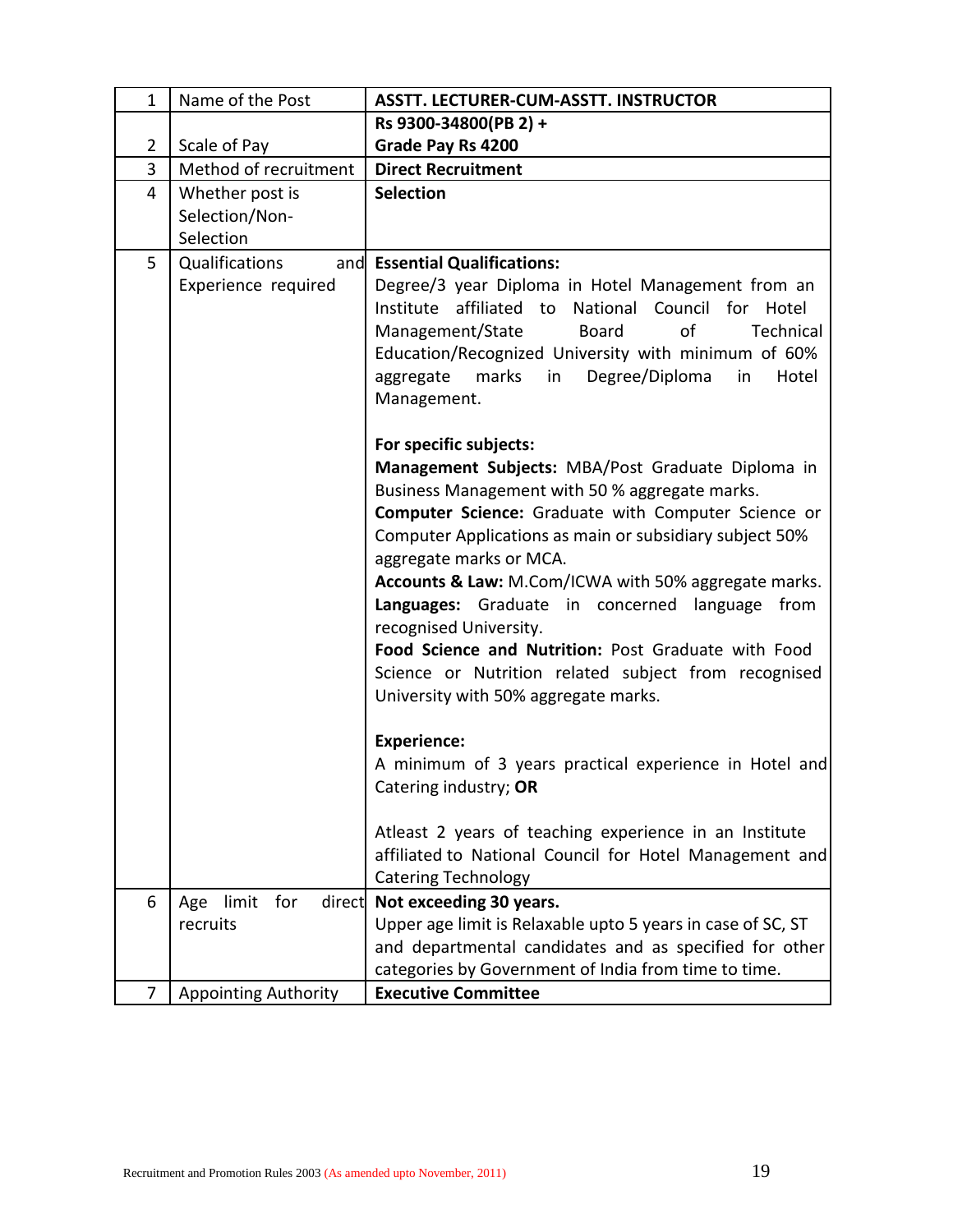| $\mathbf{1}$   | Name of the Post                               | <b>TEACHING ASSOCIATE</b>                                                                                                                                                                                                                                                                                                                                                                                                                                                                                                                                                                                                                                                                                                                                             |
|----------------|------------------------------------------------|-----------------------------------------------------------------------------------------------------------------------------------------------------------------------------------------------------------------------------------------------------------------------------------------------------------------------------------------------------------------------------------------------------------------------------------------------------------------------------------------------------------------------------------------------------------------------------------------------------------------------------------------------------------------------------------------------------------------------------------------------------------------------|
| $\overline{2}$ | Scale of Pay                                   | Rs.18000/- consolidated per month                                                                                                                                                                                                                                                                                                                                                                                                                                                                                                                                                                                                                                                                                                                                     |
| 3              | Method of recruitment                          | <b>Direct Recruitment</b>                                                                                                                                                                                                                                                                                                                                                                                                                                                                                                                                                                                                                                                                                                                                             |
| $\overline{4}$ | Whether post is<br>Selection/Non-<br>Selection | <b>Selection</b>                                                                                                                                                                                                                                                                                                                                                                                                                                                                                                                                                                                                                                                                                                                                                      |
| 5              | Qualifications<br>and<br>Experience required   | <b>Essential Qualifications:</b><br>Full-time Bachelors Degree in Hospitality & Hotel Admn./<br>Hotel Management after 10+2 from an Institute affiliated<br>to National Council for Hotel Management/Recognized<br>University with 60% aggregate marks AND Certified<br>Hospitality Trainers Certificate; OR<br>Full-time Bachelors Degree in Hospitality & Hotel Admn./<br>Hotel Management after 10+2 from an Institute affiliated<br>to National Council for Hotel Management/Recognized<br>University and M.Sc in Hotel Management, securing not<br>less than 60% marks in aggregate at either Bachelors or<br>Masters degree level.<br>Note: The period of service rendered as a teacher on<br>contract basis shall be reckoned as valid teaching<br>experience. |
| 6              | limit<br>direct<br>Age<br>for                  | Not exceeding 30 years.                                                                                                                                                                                                                                                                                                                                                                                                                                                                                                                                                                                                                                                                                                                                               |
|                | recruits                                       | Upper age limit is Relaxable upto 5 years in case of SC, ST<br>and departmental candidates and as specified for other<br>categories by Government of India from time to time.                                                                                                                                                                                                                                                                                                                                                                                                                                                                                                                                                                                         |
| $\overline{7}$ | <b>Appointing Authority</b>                    | <b>Executive Committee</b>                                                                                                                                                                                                                                                                                                                                                                                                                                                                                                                                                                                                                                                                                                                                            |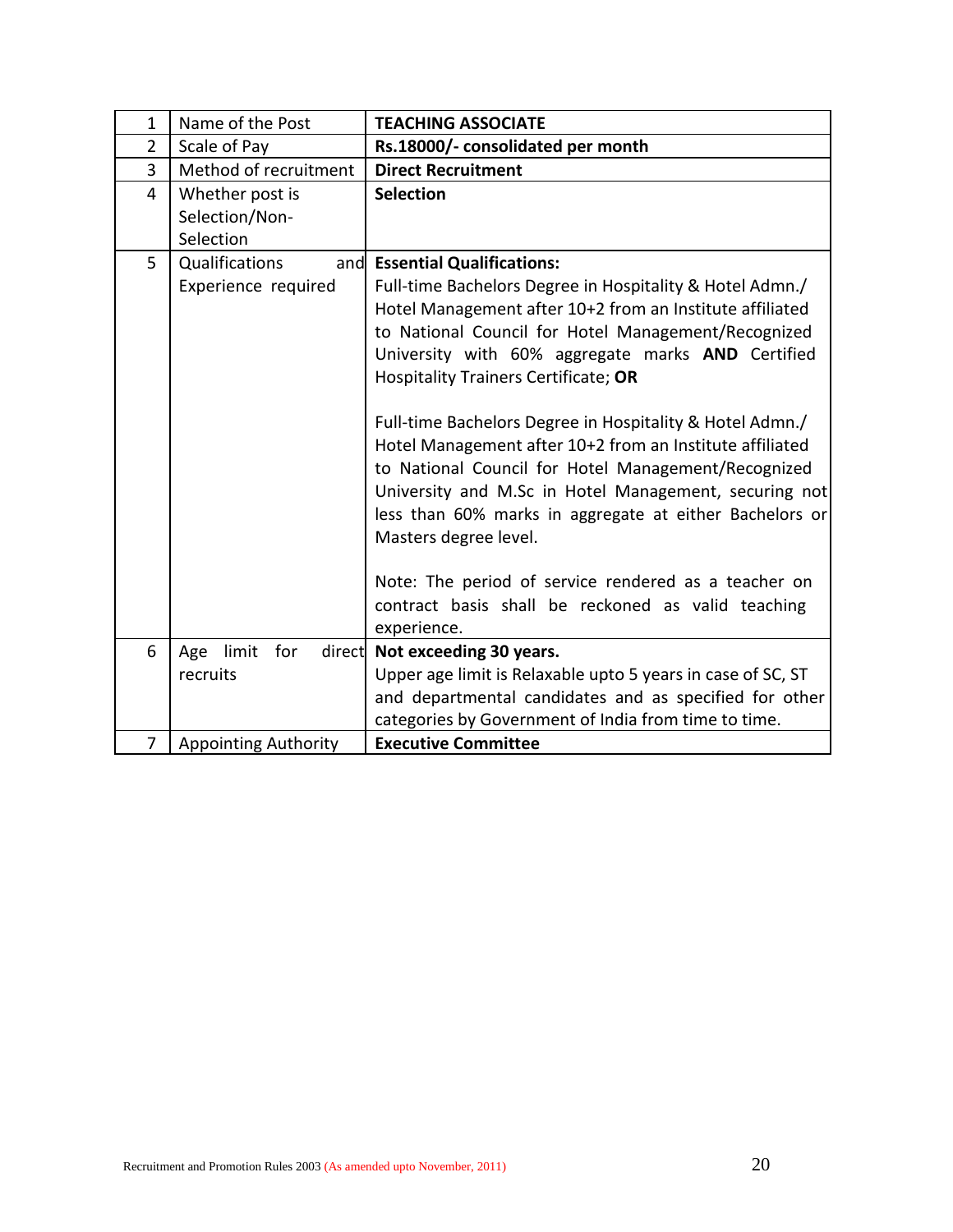| $\mathbf{1}$   | Name of the Post            | <b>ADMINISTRATIVE-CUM-ACCOUNTS OFFICER</b>                           |
|----------------|-----------------------------|----------------------------------------------------------------------|
|                |                             | Rs 15600-39100(PB 3) +                                               |
| $\overline{2}$ | Scale of Pay                | Grade Pay Rs 5400                                                    |
| $\overline{3}$ | Method of recruitment       | <b>Office</b><br>Superintendent/Accountant/<br><b>Promotion from</b> |
|                |                             | Accountant-cum-Office Superintendent with 8 years                    |
|                |                             | regular service in the grade failing which by transfer or            |
|                |                             | deputation of Officers holding analogous posts under                 |
|                |                             | C&AG/CGA and other eligible officers from any other                  |
|                |                             | Institutes of Hotel Management set up by the Ministry of             |
|                |                             | Tourism, Govt. of India; failing which, by<br>direct                 |
|                |                             | recruitment.                                                         |
| 4              | Whether post is             | Selection-cum-seniority                                              |
|                | Selection/Non-<br>Selection |                                                                      |
| 5              | <b>Educational and</b>      | Graduation from a recognised University with 8 years                 |
|                | other qualifications for    | experience in administration and accounts of which 4                 |
|                | direct recruits             | years in any Central/State Government Institute of Hotel             |
|                |                             | Management or Food Craft Institute.                                  |
| 6              | Age limit for direct        | 45 years.                                                            |
|                | recruits & deputation       | Upper age limit is Relaxable upto 5 years in case of SC, ST          |
|                |                             | and departmental candidates and as specified for other               |
|                |                             | categories by Government of India from time to time.                 |
| $\overline{7}$ | Whether age limits,         | Age: No.                                                             |
|                | qualifications              | <b>Educational qualifications: Yes.</b>                              |
|                | applicable to               |                                                                      |
|                | promotees                   |                                                                      |
| 8              | <b>Appointing Authority</b> | <b>Board of Governors</b>                                            |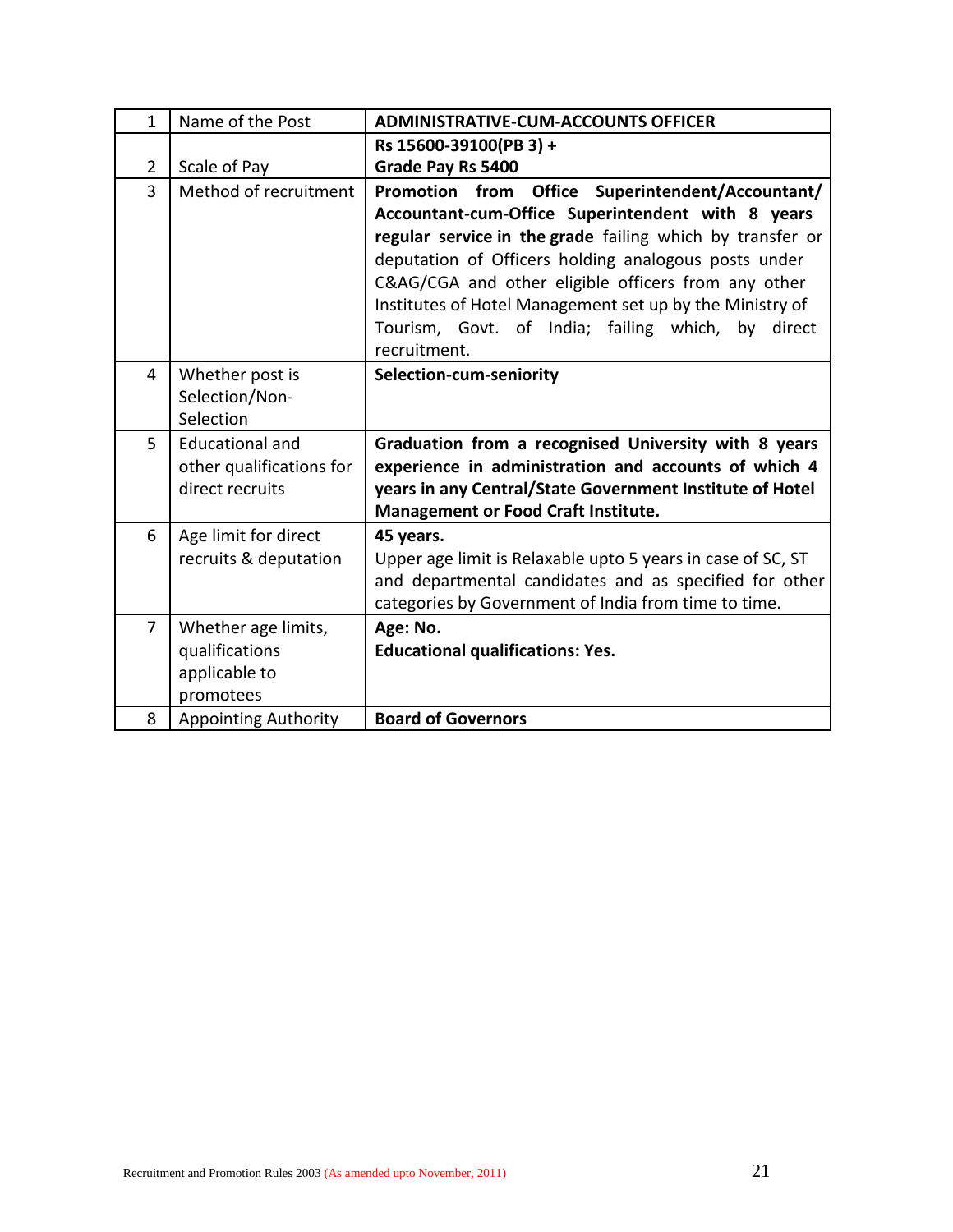| $\mathbf{1}$   | Name of the Post                                                                            | <b>OFFICE SUPERINTENDENT</b>                                                                                                                                                                                                                                                                                           |
|----------------|---------------------------------------------------------------------------------------------|------------------------------------------------------------------------------------------------------------------------------------------------------------------------------------------------------------------------------------------------------------------------------------------------------------------------|
| 2              | Scale of Pay & Grade Pay                                                                    | Rs. 9300 - 34800 (PB-2) + Grade Pay Rs. 4200                                                                                                                                                                                                                                                                           |
| $\overline{3}$ | Method of recruitment                                                                       | Promotion from PA & UDCs with 5 and 8 years of regular<br>service in the respective grade, failing which by transfer<br>on deputation from officers holding analogous post in<br>any other Institute of Hotel Management set up by the<br>Ministry of Tourism, Govt. of India, failing which by direct<br>recruitment. |
| $\overline{4}$ | Whether post is<br>selection/non-selection                                                  | Seniority-cum-Selection                                                                                                                                                                                                                                                                                                |
| 5              | <b>Educational and other</b><br>qualifications and<br>experience for direct<br>recruitment. | <b>Graduate of recognized University with 5 years</b><br>experience in administration and establishment matters.<br><b>Desirable: Knowledge of computers</b>                                                                                                                                                           |
| 6              | Age limit for direct<br>recruitment                                                         | Not exceeding 35 years.<br>Upper age limit relaxable upto 5 (five) years for SC/ST,<br>departmental candidates and as specified for other<br>categories by Govt. of India from time to time.                                                                                                                           |
| $\overline{7}$ | Whether age limit,<br>qualifications applicable<br>to Promotees.                            | Age limit - No<br><b>Educational Qualifications: YES, Graduate of recognized</b><br>University with 5 years experience in administration and<br>establishment matters.                                                                                                                                                 |
| 8              | Appointing Authority for<br>the post                                                        | Board of Governors of the respective Institute of Hotel<br><b>Management</b>                                                                                                                                                                                                                                           |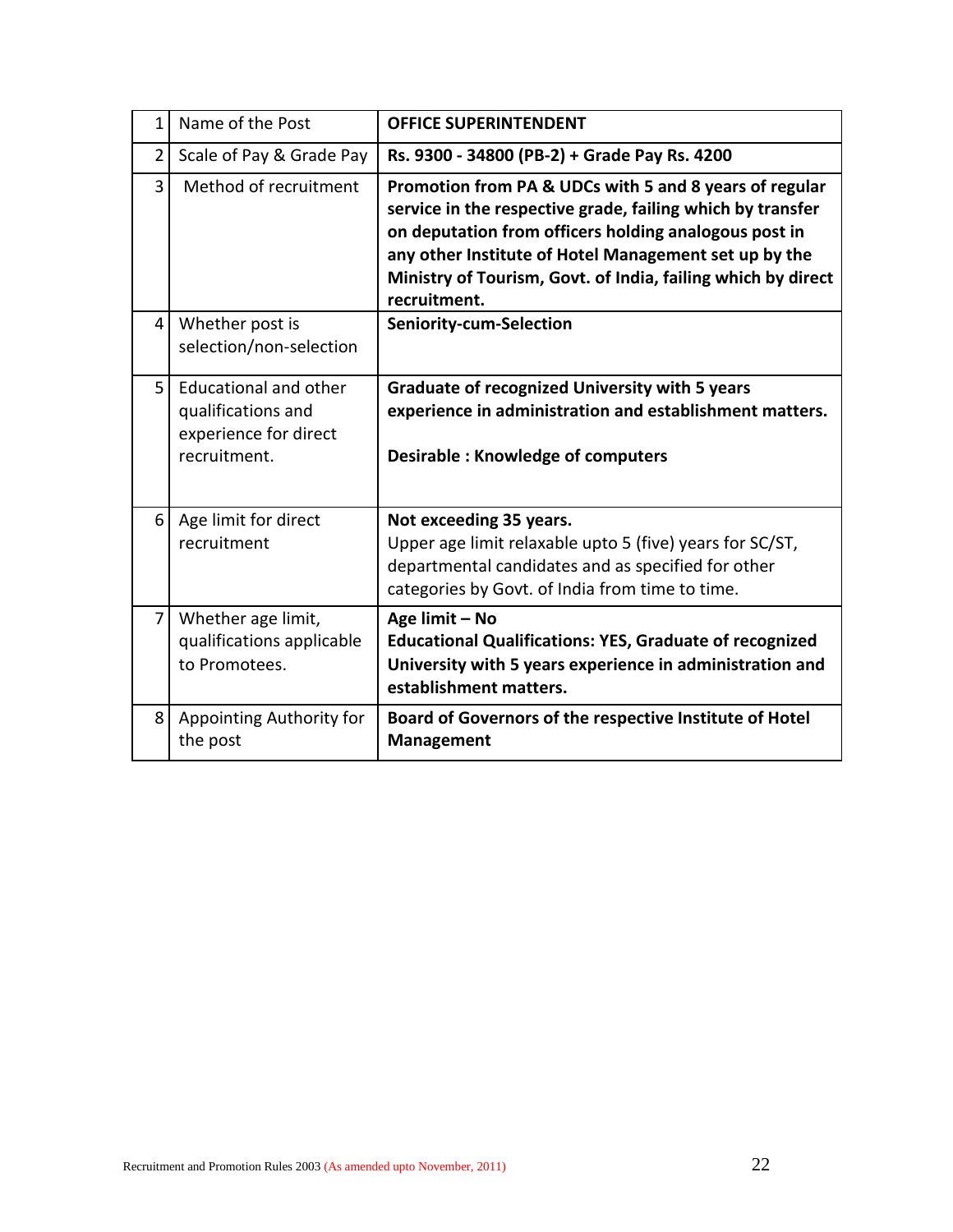| $\mathbf{1}$   | Name of the Post                                                                         | <b>ACCOUNTANT</b>                                                                                                                                                                                                                                                                                                                                                         |
|----------------|------------------------------------------------------------------------------------------|---------------------------------------------------------------------------------------------------------------------------------------------------------------------------------------------------------------------------------------------------------------------------------------------------------------------------------------------------------------------------|
| $\overline{2}$ | Scale of Pay & Grade Pay                                                                 | Rs. 9300 - 34800 (PB-2) + Grade Pay Rs. 4200                                                                                                                                                                                                                                                                                                                              |
| 3              | Method of recruitment                                                                    | Promotion from PA & UDCs with 5 and 8 years of<br>regular service in the respective grade, failing which<br>by transfer on deputation from officers holding<br>analogous post in the offices of CAG/CGA of eligible<br>officers from any other Institute of Hotel<br>Management set up by the Ministry of Tourism,<br>Govt. of India, failing which by direct recruitment |
| 4              | Whether post is selection/non-<br>selection                                              | <b>Seniority-cum-Selection</b>                                                                                                                                                                                                                                                                                                                                            |
| 5              | <b>Educational and other</b><br>qualifications and experience for<br>direct recruitment. | Graduate in Commerce with 5 years experience in<br>commercial or educational institutions or<br>Government office or SAS Accountant with 2 years<br>experience in establishment matters.<br>Desirable: Knowledge of computers                                                                                                                                             |
| 6              | Age limit for direct recruitment                                                         | Not exceeding 35 years.<br>Upper age limit relaxable upto 5 (five) years for<br>SC/ST, departmental candidates and as specified for<br>other categories by Govt. of India from time to time.                                                                                                                                                                              |
| $\overline{7}$ | Whether age limit, qualifications<br>applicable to Promotees.                            | Age limit - No<br><b>Educational Qualifications: YES, Commerce</b><br><b>Graduate or Graduate with Cash &amp; Accounts</b><br>training from ISTM.                                                                                                                                                                                                                         |
| 8              | Appointing Authority for the<br>post                                                     | Board of Governors of the respective Institute of<br><b>Hotel Management</b>                                                                                                                                                                                                                                                                                              |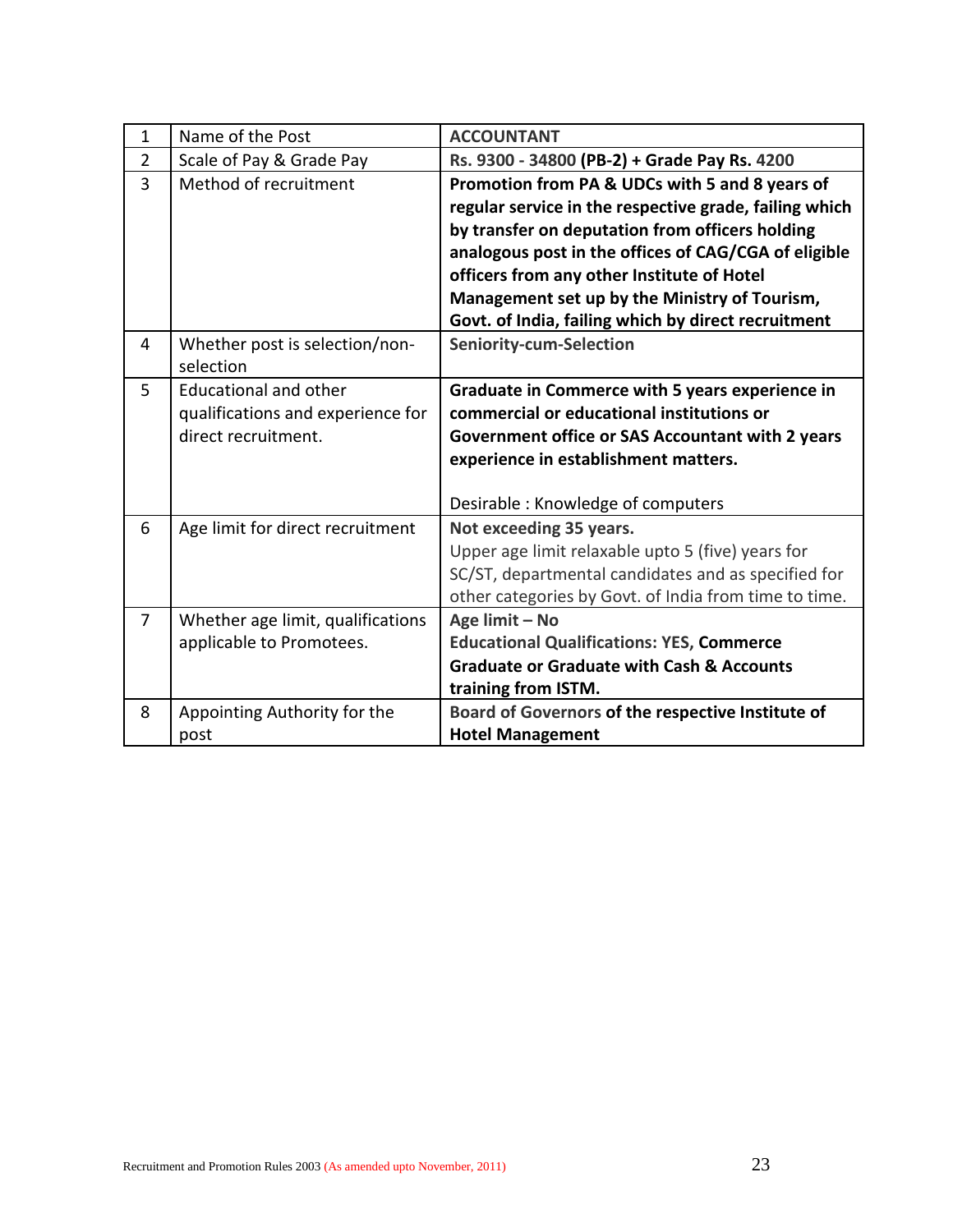| $\mathbf{1}$   | Name of the Post                                                                     | <b>PA TO PRINCIPAL</b>                                                                                                                                                                                                                                                                             |
|----------------|--------------------------------------------------------------------------------------|----------------------------------------------------------------------------------------------------------------------------------------------------------------------------------------------------------------------------------------------------------------------------------------------------|
| $\overline{2}$ | Scale of Pay                                                                         | Rs 5200-20200(PB 1) + Grade Pay Rs 2800                                                                                                                                                                                                                                                            |
| 3              | Method of recruitment                                                                | Promotion from Stenographer with a minimum<br>of 5 years service in the grade, failing which by<br>direct recruitment.                                                                                                                                                                             |
| 4              | Whether Post is Selection/Non-<br>Selection                                          | <b>Selection-cum-Seniority</b>                                                                                                                                                                                                                                                                     |
| 5              | <b>Educational and other</b><br>Qualifications and Experience for<br>direct recruits | <b>Essential Qualification:</b><br>Graduation from recognised University. Speed<br>of 100 and 40 words in Shorthand and<br>Typewriting respectively with three years<br>experience in the line and knowledge of<br>Computers.<br>Desirable : Experience in Administrative and<br>Accounts matters. |
| 6              | Age limit for direct recruitment<br>and deputation                                   | Not exceeding 30 years.<br>Upper age limit is relaxable upto 5 years in case<br>of SC, ST and departmental candidates and as<br>specified for other categories, by Government of<br>India from time to time.                                                                                       |
| $\overline{7}$ | Whether age limit and<br>qualifications applicable to<br>promotees                   | Age: No.<br><b>Educational Qualification: Yes.</b>                                                                                                                                                                                                                                                 |
| 8              | Appointing authority                                                                 | <b>Executive Committee of the respective Institute</b><br>of Hotel Management                                                                                                                                                                                                                      |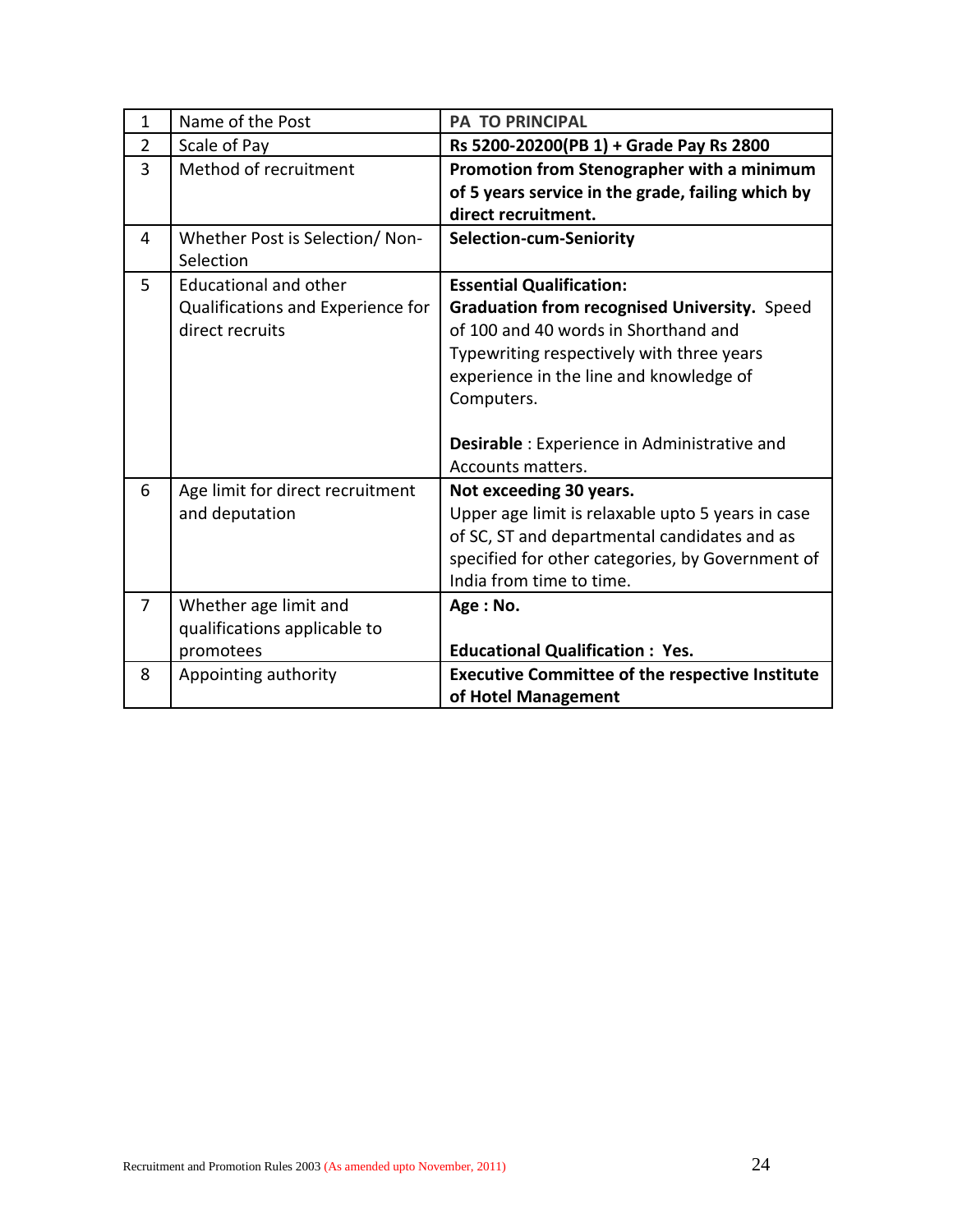| $\mathbf{1}$   | Name of the Post                                                                     | <b>STENOGRAPHER</b>                                                                                                                                                                                                                 |
|----------------|--------------------------------------------------------------------------------------|-------------------------------------------------------------------------------------------------------------------------------------------------------------------------------------------------------------------------------------|
| $\overline{2}$ | Scale of Pay                                                                         | Rs 5200-20200(PB 1) + Grade Pay Rs 2400                                                                                                                                                                                             |
| $\overline{3}$ | Method of recruitment                                                                | By promotion from the grade of LDC with a<br>minimum of 5 years regular service in the grade,<br>having minimum speed of 80 and 40 w.p.m. in<br><b>English Shorthand and Typewriting, failing</b><br>which by direct recruitment.   |
| 4              | Whether Post is Selection/Non-<br>Selection                                          | <b>Selection-cum-Seniority</b>                                                                                                                                                                                                      |
| 5              | <b>Educational and other</b><br>Qualifications and Experience for<br>direct recruits | <b>Essential Qualifications:</b><br>Graduation with minimum speed of 80 and 40<br>words per minute in English Shorthand and<br>Typewriting respectively.<br><b>Desirable:</b> Experience in Administrative and<br>Accounts matters. |
| 6              | Age limit for direct recruits                                                        | Not exceeding 30 years.<br>Upper age limit is relaxable upto 5 years in case<br>of SC, ST and departmental candidates and as<br>specified for other categories, by Government of<br>India from time to time.                        |
| $\overline{7}$ | Whether age limit and<br>qualifications applicable to<br>promotees                   | Age: No.<br><b>Educational Qualification: Yes.</b>                                                                                                                                                                                  |
| 8              | Appointing authority                                                                 | Secretary/Principal of the respective Institute of<br><b>Hotel Management</b>                                                                                                                                                       |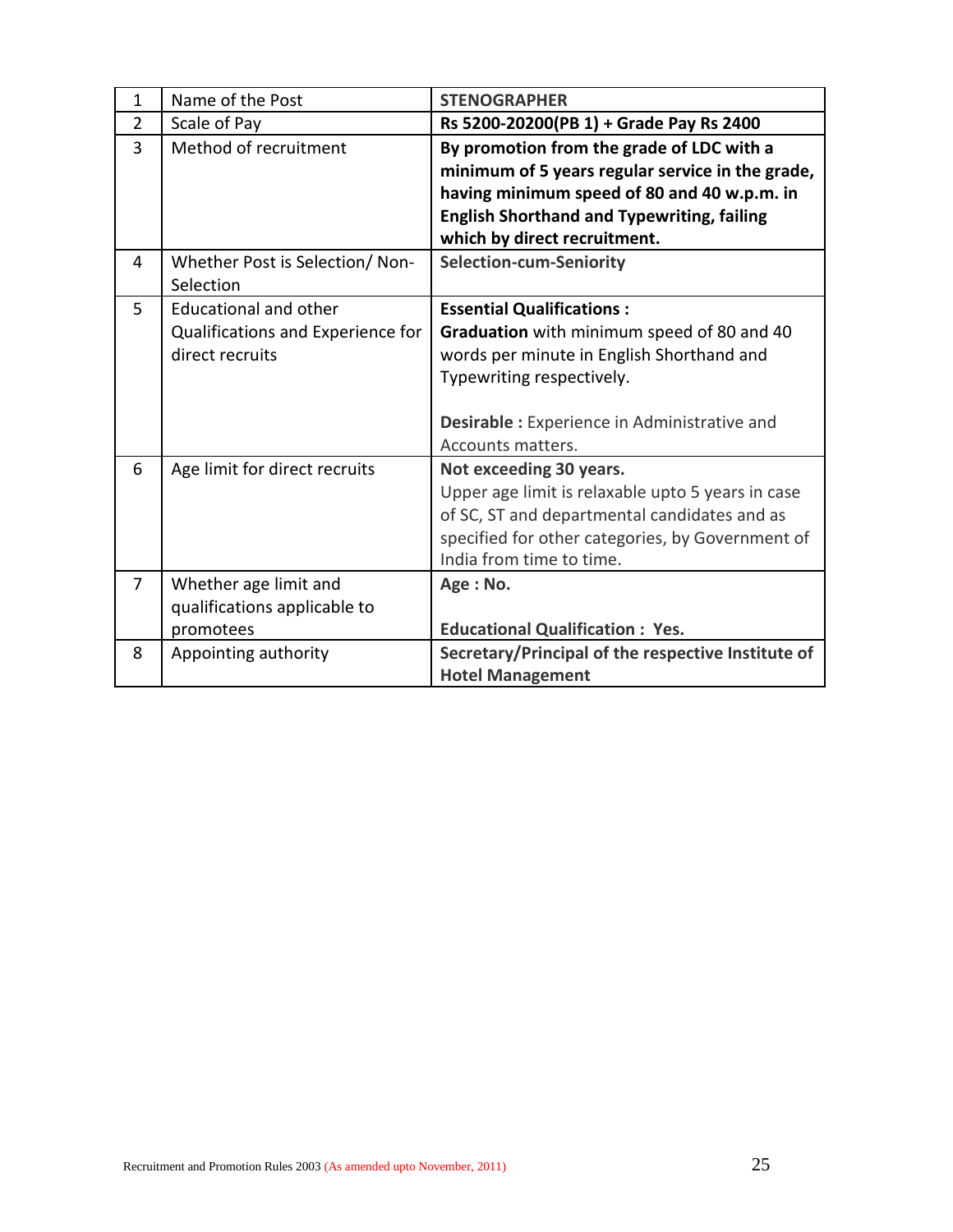| 1              | Name of the Post                  | <b>U.D.C.</b>                                        |
|----------------|-----------------------------------|------------------------------------------------------|
|                |                                   | (Store/Cash/Establishment/Statistical Asstt.).       |
|                |                                   | Employees to be posted on rotational basis for a     |
|                |                                   | maximum period of 3 years.                           |
| $\overline{2}$ | Scale of Pay                      | Rs 5200-20200(PB 1) + Grade Pay Rs 2400              |
| 3              | Method of recruitment             | By promotion from the grade of LDC with a            |
|                |                                   | minimum of 5 years regular service in the grade,     |
|                |                                   | failing which by direct recruitment.                 |
| 4              | Whether Post is Selection/Non-    | Selection-cum-seniority                              |
|                | Selection                         |                                                      |
| 5              | Educational and other             | <b>Essential Qualifications:</b>                     |
|                | Qualifications and Experience for | <b>Graduation from recognised University with at</b> |
|                | direct recruits                   | least 3 years experience in administrative and       |
|                |                                   | accounts matters with knowledge of computers         |
| 6              | Age limit for direct recruitments | Not exceeding 30 years.                              |
|                | and deputation                    | Upper age limit is relaxable upto 5 years in case    |
|                |                                   | of SC, ST and departmental candidates and as         |
|                |                                   | specified for other categories, by Government of     |
|                |                                   | India from time to time.                             |
| $\overline{7}$ | Whether age limit and             | Age: No.                                             |
|                | qualifications applicable to      |                                                      |
|                | promotees                         | <b>Educational Qualification: No.</b>                |
| 8              | Appointing authority              | Secretary/Principal of the respective Institute of   |
|                |                                   | <b>Hotel Management</b>                              |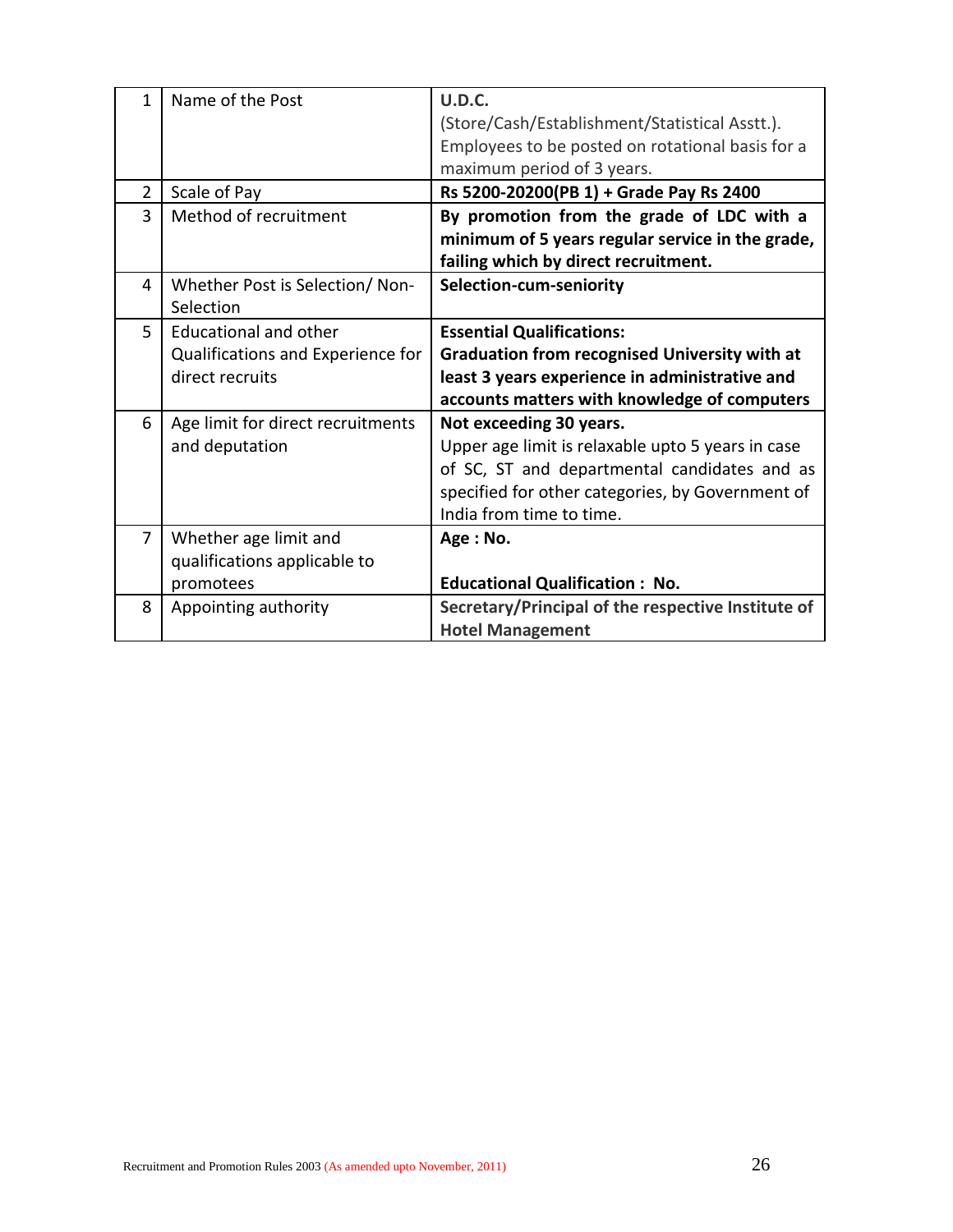| $\mathbf{1}$<br>$\overline{2}$<br>$\overline{3}$ | Name of the Post<br>Scale of Pay<br>Method of recruitment                            | <b>L.D.C.</b><br>(Store/Cash/Establishment). Employees to be<br>posted on rotational basis for a maximum period<br>of 3 years.<br>Rs 5200-20200(PB 1) + Grade Pay Rs 1900<br>Direct recruitment.                                                               |
|--------------------------------------------------|--------------------------------------------------------------------------------------|----------------------------------------------------------------------------------------------------------------------------------------------------------------------------------------------------------------------------------------------------------------|
|                                                  |                                                                                      | (10% of the posts would be earmarked for<br>Employees in Group D posts subject to fulfilment<br>of educational qualifications etc. prescribed for<br>direct recruits)                                                                                          |
| 4                                                | Whether Post is Selection/Non-<br>Selection                                          | <b>Not Applicable</b>                                                                                                                                                                                                                                          |
| 5                                                | <b>Educational and other</b><br>Qualifications and Experience for<br>direct recruits | <b>Essential Qualifications:</b><br>10+2 or Higher Secondary School, possessing<br>typing speed of 40 W.P.M. knowledge of<br>computer.<br>For Telephone Operator: Knowledge of EPB<br>Exchange.<br>Desirable:<br>One year experience in computer applications. |
| 6                                                | Age limit for direct recruitments<br>and deputation                                  | Not exceeding 28 years.<br>Upper age limit is relaxable upto 5 years in case<br>of SC, ST and departmental candidates and as<br>specified for other categories, by Government of<br>India from time to time.                                                   |
| $\overline{7}$                                   | Whether age limit and<br>qualifications applicable to<br>promotees                   | Age: No.<br><b>Educational Qualification: Yes.</b>                                                                                                                                                                                                             |
| 8                                                | Appointing authority                                                                 | Secretary/Principal of the respective Institute of<br><b>Hotel Management</b>                                                                                                                                                                                  |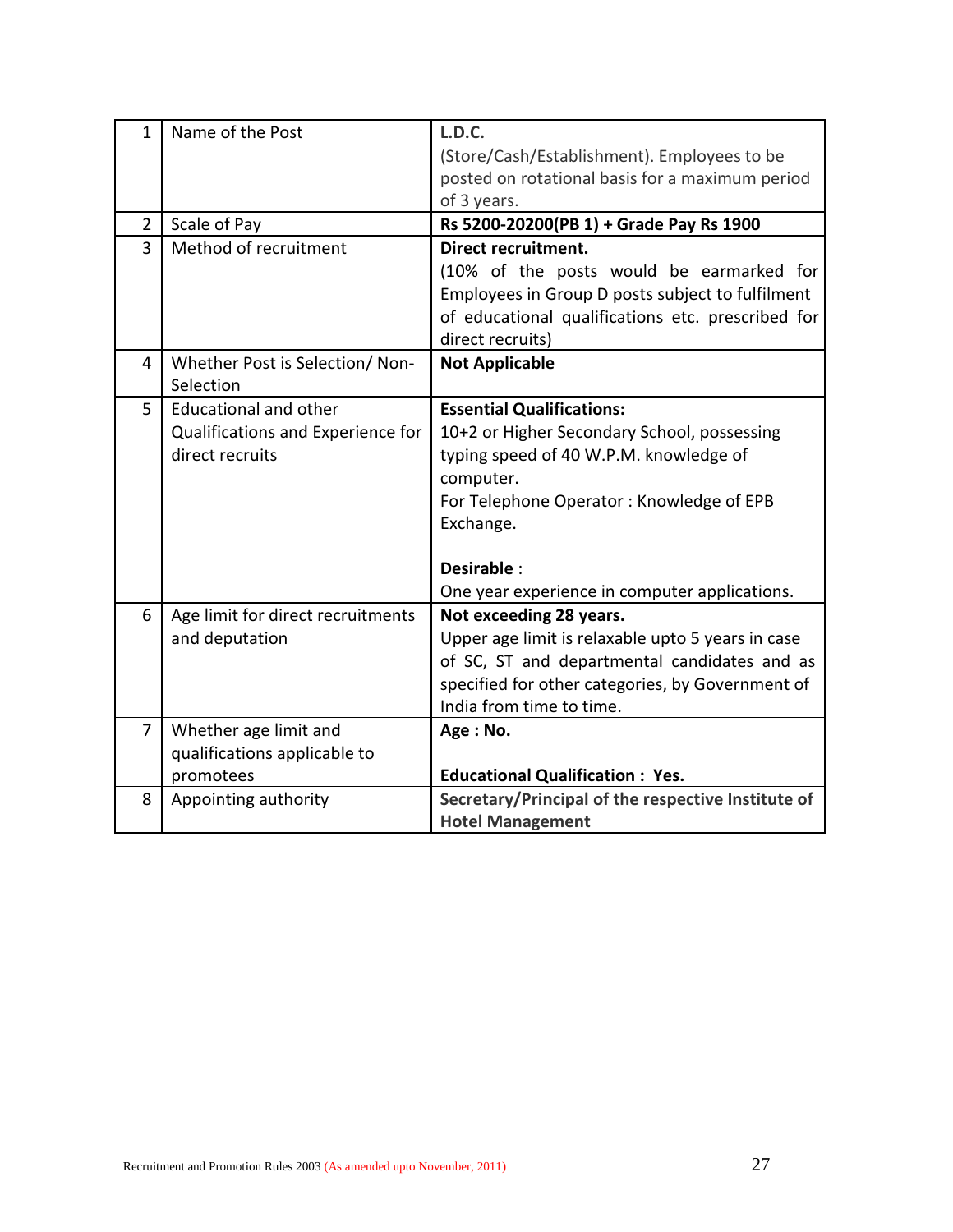| $\mathbf{1}$   | Name of the Post                                                                     | Librarian                                                                                                                                                                                                                                                                                                          |
|----------------|--------------------------------------------------------------------------------------|--------------------------------------------------------------------------------------------------------------------------------------------------------------------------------------------------------------------------------------------------------------------------------------------------------------------|
| $\overline{2}$ | Scale of Pay                                                                         | Rs 5200-20200(PB 1) + Grade Pay Rs 2400                                                                                                                                                                                                                                                                            |
| 3              | Method of recruitment                                                                | By promotion from Astt. Librarian with a<br>minimum of 5 years service in the grade, failing<br>which by direct recruitment.                                                                                                                                                                                       |
| 4              | If by promotion whether<br>Selection post OR Non-Selection<br>Post                   | <b>Selection-cum-Seniority</b>                                                                                                                                                                                                                                                                                     |
| 5              | <b>Educational and other</b><br>Qualifications and Experience for<br>direct recruits | <b>Essential Qualifications:</b><br>Degree in Library Science from a recognized<br>University or Graduate with Diploma in Library<br>Science from recognized University with 3 years<br>experience of working in a Library.<br>Desirable : Certificate course in computer in<br>administrative & Accounts matters. |
| 6              | Age limit for direct recruitments<br>and deputation                                  | Not exceeding 30 years.<br>Upper age limit is relaxable upto 5 years in case<br>of SC, ST and departmental candidates and as<br>specified for other categories, by Government of<br>India from time to time.                                                                                                       |
| $\overline{7}$ | Whether age limit and<br>qualifications applicable to<br>promotees                   | Age: No.<br><b>Educational Qualification: Yes.</b>                                                                                                                                                                                                                                                                 |
| 8              | Appointing authority for the post                                                    | <b>Executive Committee of the respective Institute</b><br>of Hotel Management                                                                                                                                                                                                                                      |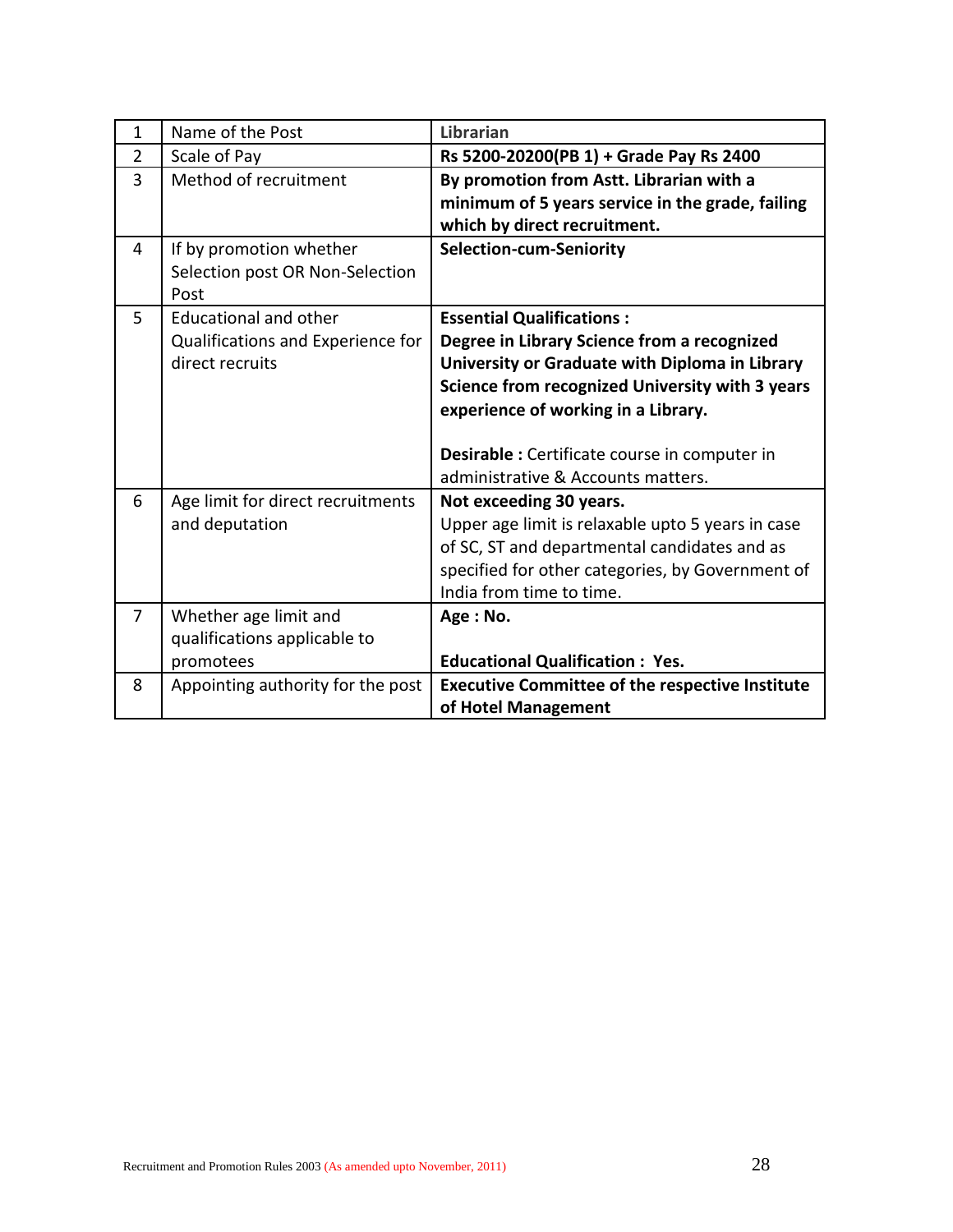| 1 | Name of the Post                                                                     | <b>ASSISTANT LIBRARIAN</b>                                                                                                                                                                                   |
|---|--------------------------------------------------------------------------------------|--------------------------------------------------------------------------------------------------------------------------------------------------------------------------------------------------------------|
| 2 | Scale of Pay                                                                         | Rs 5200-20200(PB 1) + Grade Pay Rs 1900                                                                                                                                                                      |
| 3 | Method of recruitment                                                                | <b>Direct Recruitment.</b>                                                                                                                                                                                   |
| 4 | Whether Post is Selection/Non-<br>Selection                                          | <b>Not Applicable</b>                                                                                                                                                                                        |
| 5 | <b>Educational and other</b><br>Qualifications and Experience for<br>direct recruits | <b>Essential Qualifications:</b><br>10+2 with Diploma in Library Science and<br>knowledge of computers                                                                                                       |
|   |                                                                                      | Desirable:<br>One year experience in the line.                                                                                                                                                               |
| 6 | Age limit for direct recruitments                                                    | Not exceeding 28 years.<br>Upper age limit is relaxable upto 5 years in case<br>of SC, ST and departmental candidates and as<br>specified for other categories, by Government of<br>India from time to time. |
| 7 | Whether age limit and<br>qualifications applicable to<br>promotees                   | <b>Not Applicable</b>                                                                                                                                                                                        |
| 8 | Appointing authority                                                                 | Secretary/Principal of the respective Institute of<br><b>Hotel Management</b>                                                                                                                                |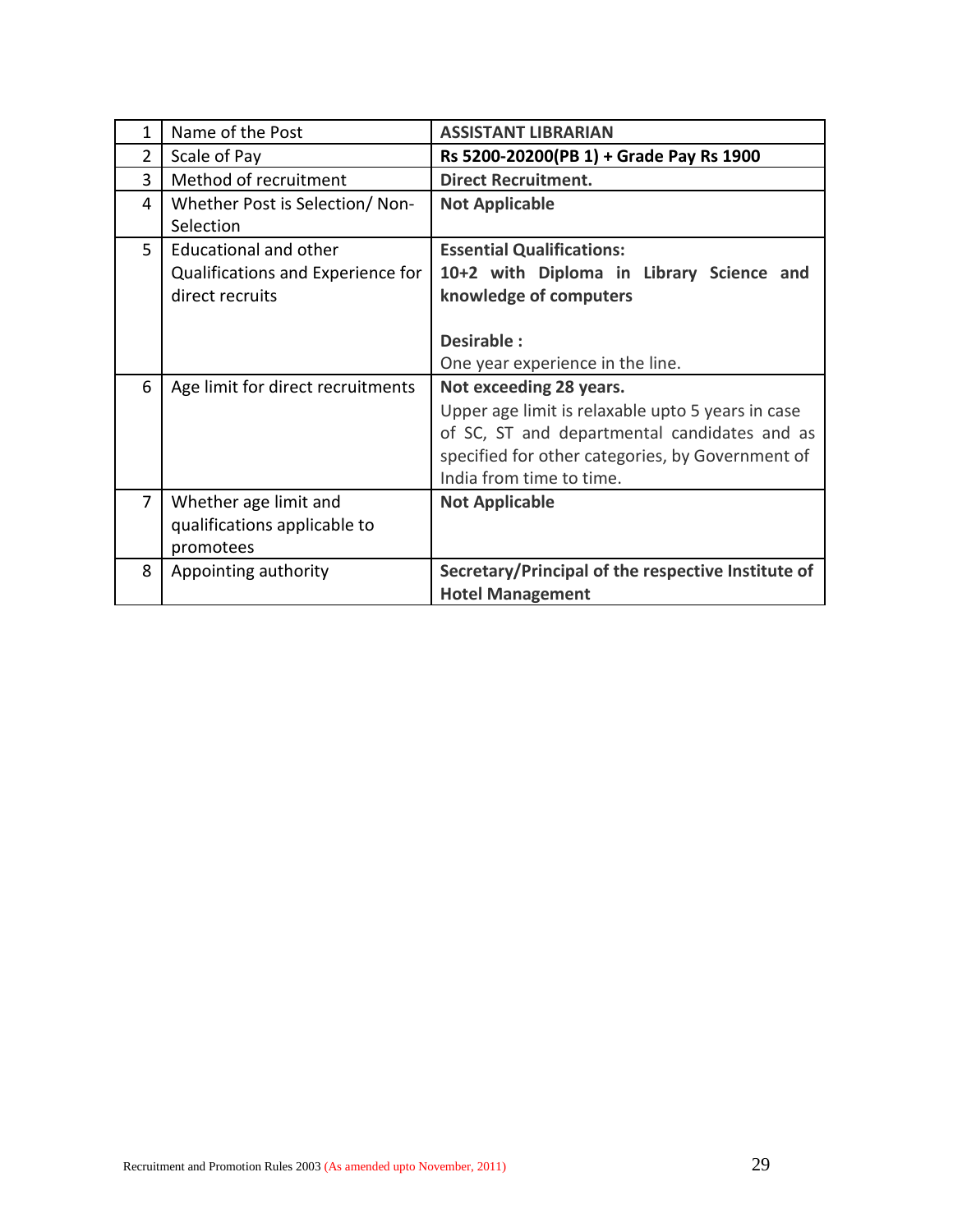| 1 | Name of the Post                   | <b>DRIVER-CUM-MECHANIC</b>                         |
|---|------------------------------------|----------------------------------------------------|
| 2 | Scale of Pay                       | Rs 5200-20200(PB 1) + Grade Pay Rs 1900            |
| 3 | Method of recruitment              | By selection from Group 'D' staff, failing which   |
|   |                                    | by direct recruitment.                             |
|   |                                    | Employees selected from Group 'D' staff would      |
|   |                                    | be treated to have been promoted.                  |
| 4 | Whether Post is Selection/Non-     | Selection-cum-Seniority                            |
|   | Selection                          |                                                    |
| 5 | <b>Educational and other</b>       | <b>Essential Qualifications:</b>                   |
|   | Qualifications and Experience for  | Middle pass with valid driving license for cars/   |
|   | direct recruits                    | trucks and 3 years experience in driving and       |
|   |                                    | maintenance / repairing of similar vehicles.       |
| 6 | Age limit for direct recruitments  | Not exceeding 35 years.                            |
|   | and deputation                     | Upper age limit is relaxable upto 5 years in case  |
|   |                                    | of SC, ST and departmental candidates and as       |
|   |                                    | specified for other categories, by Government of   |
|   |                                    | India from time to time.                           |
| 7 | Whether<br>limit<br>age            | and $Age: No.$                                     |
|   | qualifications<br>applicable<br>to |                                                    |
|   | promotees                          | <b>Educational Qualification: Yes.</b>             |
| 8 | Appointing authority               | Secretary/Principal of the respective Institute of |
|   |                                    | <b>Hotel Management</b>                            |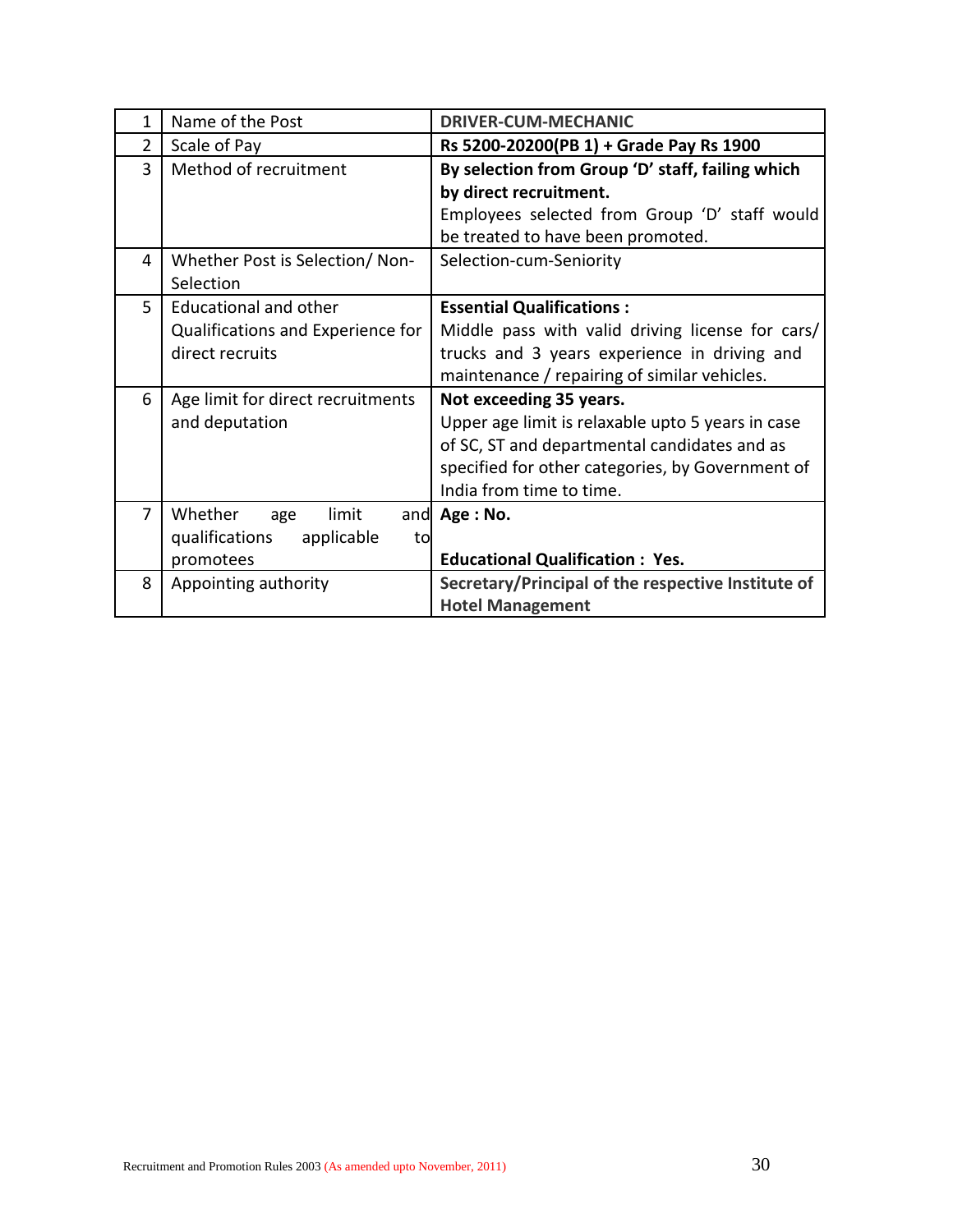|                | Name of the Post                   | <b>PEON/ATTENDENT</b>                              |
|----------------|------------------------------------|----------------------------------------------------|
| 2              | Scale of Pay                       | Rs 4440-7440(-1S) + Grade Pay Rs 1300              |
| 3              | Method of recruitment              | <b>Direct Recruitment.</b>                         |
| 4              | Whether Post is Selection/Non-     | <b>Not Applicable</b>                              |
|                | Selection                          |                                                    |
| 5              | <b>Educational and other</b>       | <b>Essential Qualifications:</b>                   |
|                | Qualifications and Experience for  | Middle pass                                        |
|                | direct recruits                    |                                                    |
|                |                                    | Desirable:                                         |
|                |                                    | One year experience.                               |
| 6              | Age limit for direct recruits      | Not exceeding 28 years.                            |
| $\overline{7}$ | Whether<br>limit<br>age            | and Age: No.                                       |
|                | qualifications<br>applicable<br>to |                                                    |
|                | promotees                          | <b>Educational Qualification: Yes.</b>             |
| 8              | Appointing authority               | Secretary/Principal of the respective Institute of |
|                |                                    | <b>Hotel Management</b>                            |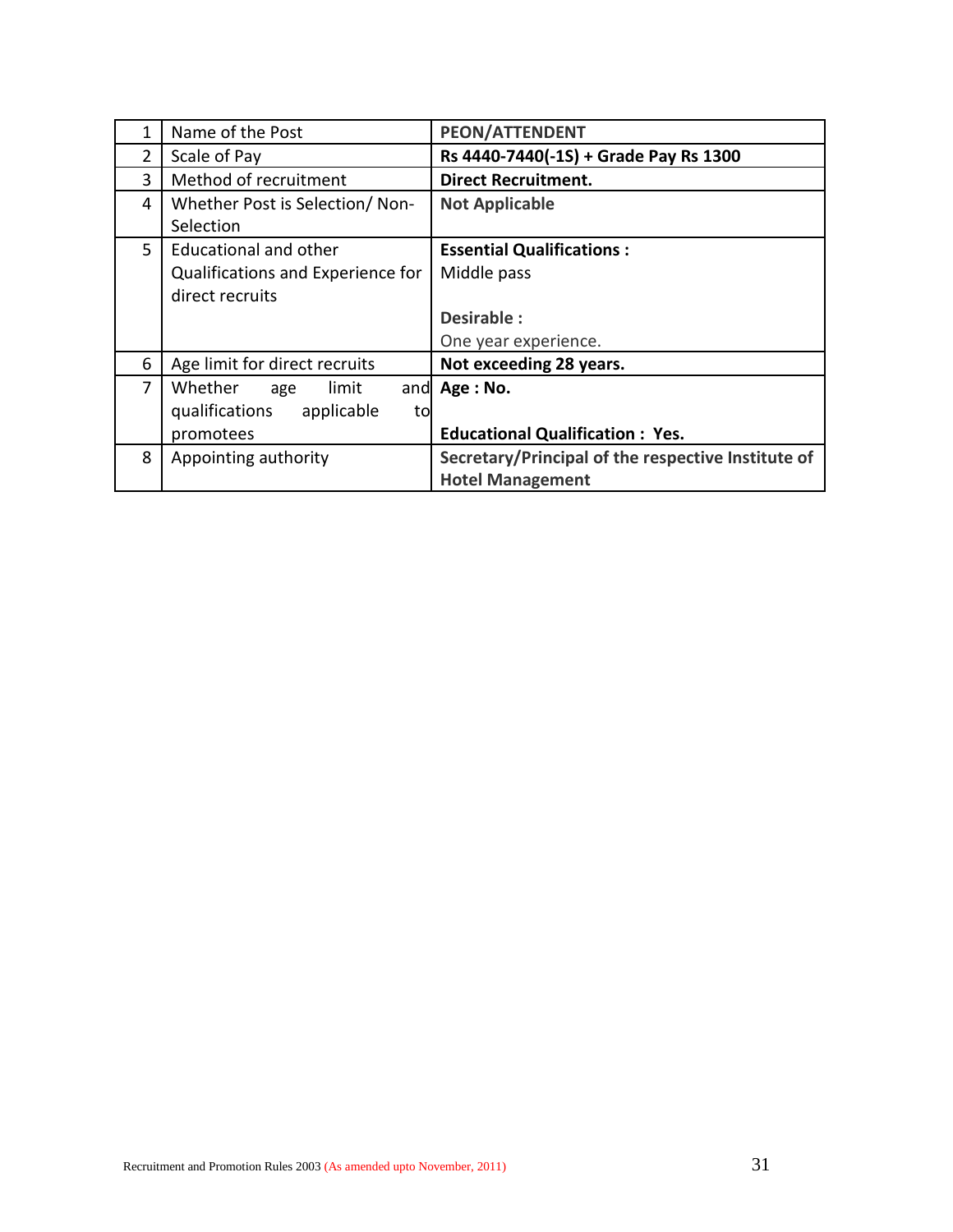| 1 | Name of the Post                                                                     | <b>MAINTENANCE FOREMAN-CUM-CARETAKER</b>                                                                                                                                                                                                                                                                                                                                          |
|---|--------------------------------------------------------------------------------------|-----------------------------------------------------------------------------------------------------------------------------------------------------------------------------------------------------------------------------------------------------------------------------------------------------------------------------------------------------------------------------------|
| 2 | Scale of Pay                                                                         | Rs 5200-20200(PB 1) + Grade Pay Rs 2800                                                                                                                                                                                                                                                                                                                                           |
| 3 | Method of recruitment                                                                | Job should be assigned to suitable firm or<br>contractual<br><b>basis.</b> However<br>on<br>person<br>preference would be given to persons having :<br>practical experience of electrical and<br>(i)<br>maintenance jobs and knowledge of general<br>repairing work<br>(ii) teaching experience in any stream of<br>Engineering preferably in Civil or Electrical<br>Engineering. |
| 4 | Whether Post is Selection/Non-<br>Selection                                          | <b>Not Applicable</b>                                                                                                                                                                                                                                                                                                                                                             |
| 5 | <b>Educational and other</b><br>Qualifications and Experience for<br>direct recruits | <b>Not Applicable</b>                                                                                                                                                                                                                                                                                                                                                             |
| 6 | Age limit for direct recruits                                                        | <b>Not Applicable</b>                                                                                                                                                                                                                                                                                                                                                             |
| 8 | Appointing authority                                                                 | <b>Executive Committee of the respective Institute</b><br>of Hotel Management                                                                                                                                                                                                                                                                                                     |